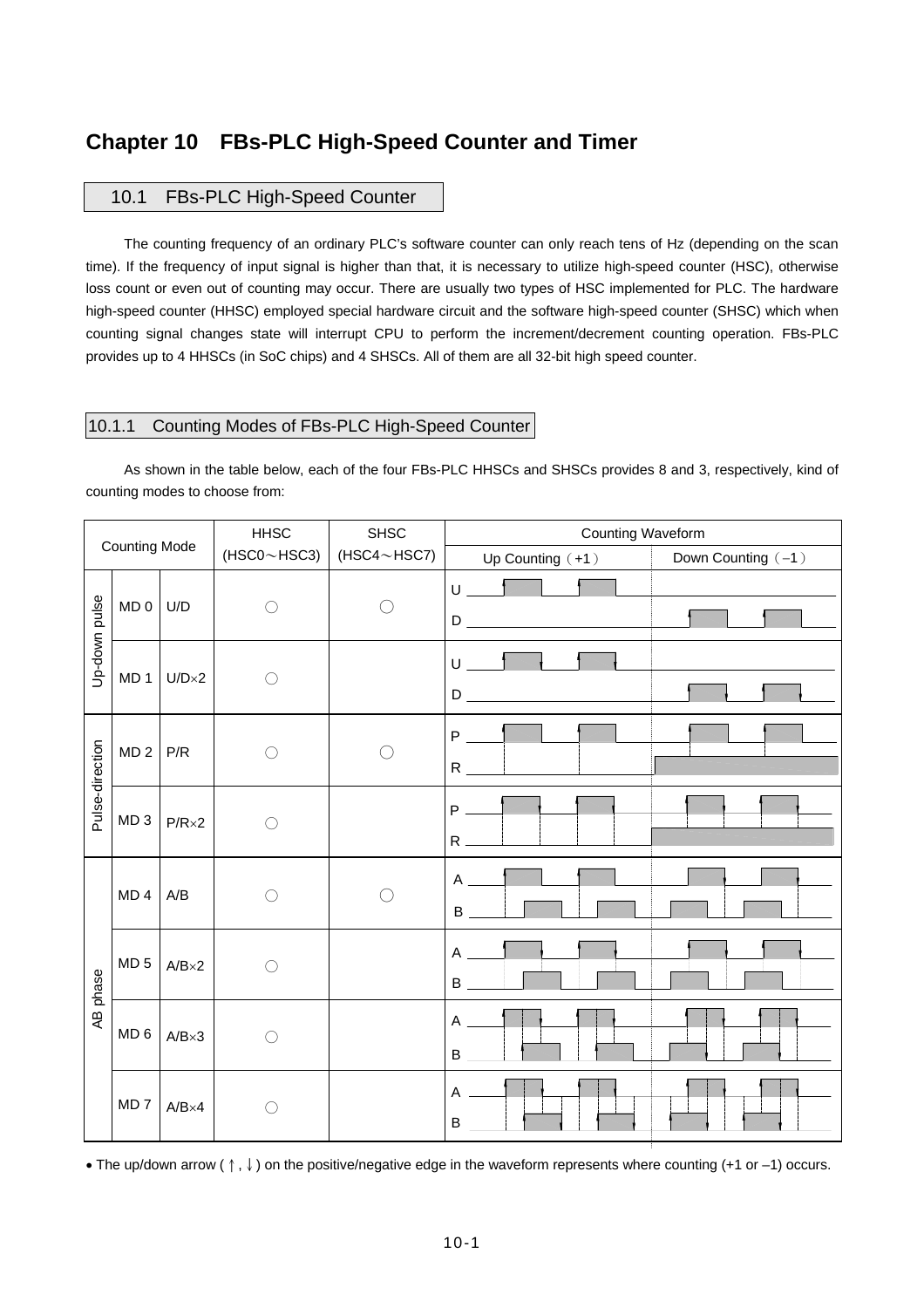## 10.2 System Architecture of FBs-PLC High-Speed Counter

The diagrams below are the system architecture for FBs-PLC HHSC and SHSC where each one of them has multi-purpose input and counting functions. Some of the functions are built-in (such as CV register number, PV register number, interrupt label and relay number for software MASK, CLEAR and direction selection) that user need not to assign for configuration. However, some functions, with a "\*" marked in the diagrams below, must use the programming tool to configure the HSC (such as HSC application selection, counting mode, application of each function input, inverse polarity and appointment of corresponding input point number Xn) etc. For detailed structure and operation of the 8 kind of counting modes that assigned in configuration, please refer to section 10.2.1~10.2.3 for explanation.

Note: CV (Current Value); PV (Preset Value).



System Architecture of HHSC (HSC0~HSC3)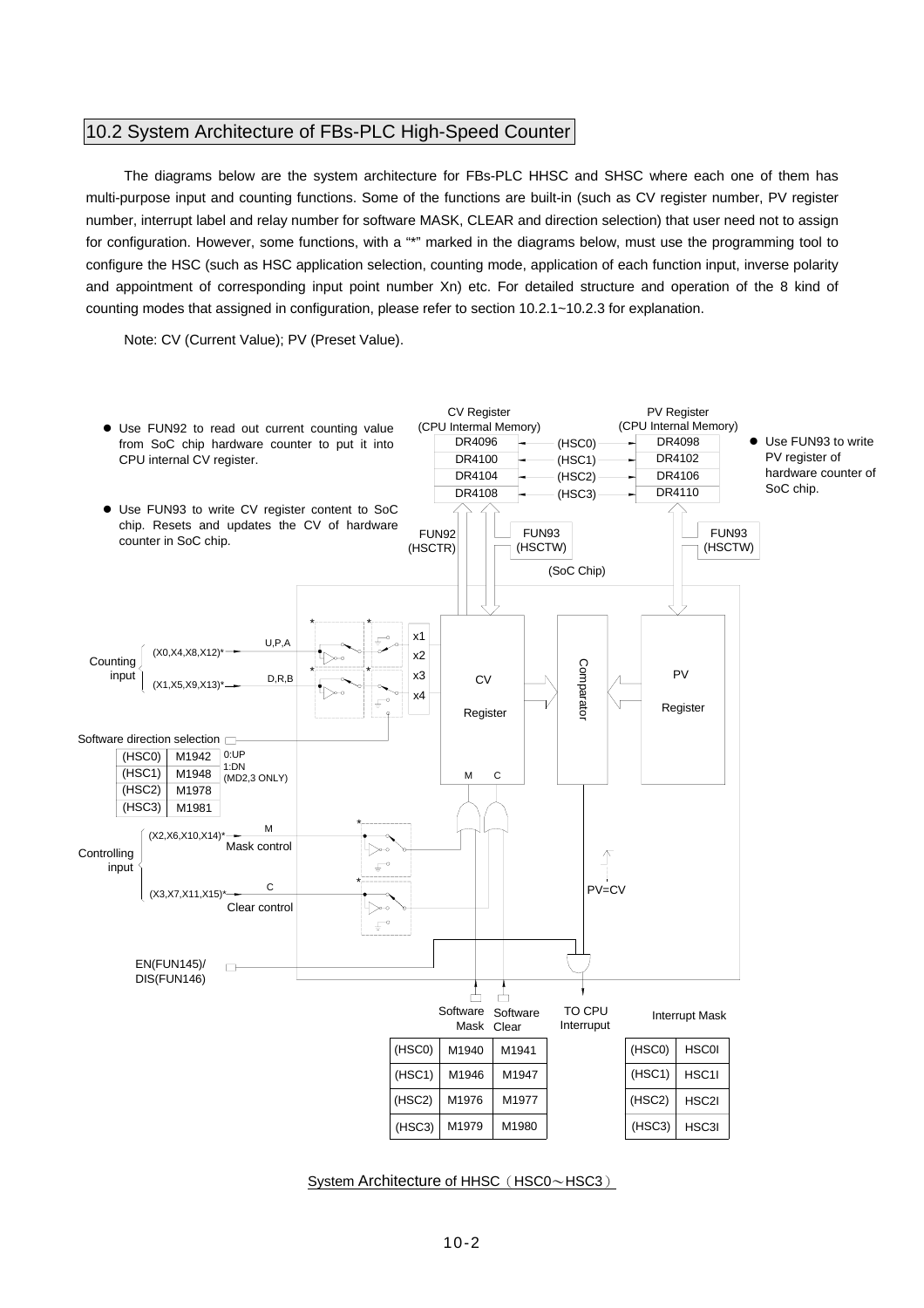

- All control signals of HHSC and SHSC are default as Active High (i.e. Status =1 for active and 0 for non-active). In order to cooperate with the sensor's polarity, the HHSC counting inputs (U, D, P, R, A and B) and control inputs (M and C) can be selected for polarity inverse.
- By default when the MASK control signal, M is 1, the HSC counting pulse will be masked without any counting being performed and all HSC internal status (such as CV and PV) will remain unchanged. The HSC will function normally only when M returns to "0". Some sensors have Enable outputs which function is on the contrary to MASK. Counters will not count when Enable = 0 and can only start functioning when Enable = 1. Then, function of inverse polarity input of MASK can be selected to cooperate with the sensors having Enable output.
- When the CLEAR control signal, C is 1, the HSC internal CV register will be cleared to 0 and no counting will be performed. The HSC will start counting from 0 when C returns to 0. Ladder program can also directly clear the CV register (DR4112, DR4116, DR4120, and DR4124), so as to clear the current counting value to 0.
- The four sets of FBs-PLC HHSC are located in the SoC chips where the CV or the PV registers the user can't access directly. What the user can access are the CV registers (DR4096~DR4110) located in the CPU internal memory. Ideally, the contents of CV and PV registers in the chips should be updated simultaneously with the CV and PV registers in the CPU internal memory. However, to keep the correspondence between the two must be loaded or read by the CPU when they, in fact, belong to two different hardware circuits. It is necessary to use FUN93 to load the CV and the PV registers inside the CPU to the respective CV and PV registers (to allow HHSC to start counting from this initial value. Then, FUN92 can be used to read back the counting value of the HHSC CV register in the chips to the CV register in the CPU (i.e. the CV register in the CPU has the bi-direction function). Since read can only be carried out when FUN92 is executed (so-called "sampling" reading), it might result in difference between the HHSC CV value in the chips and the CV value in the CPU, the deviation will getting greater especially when the counting frequency is high.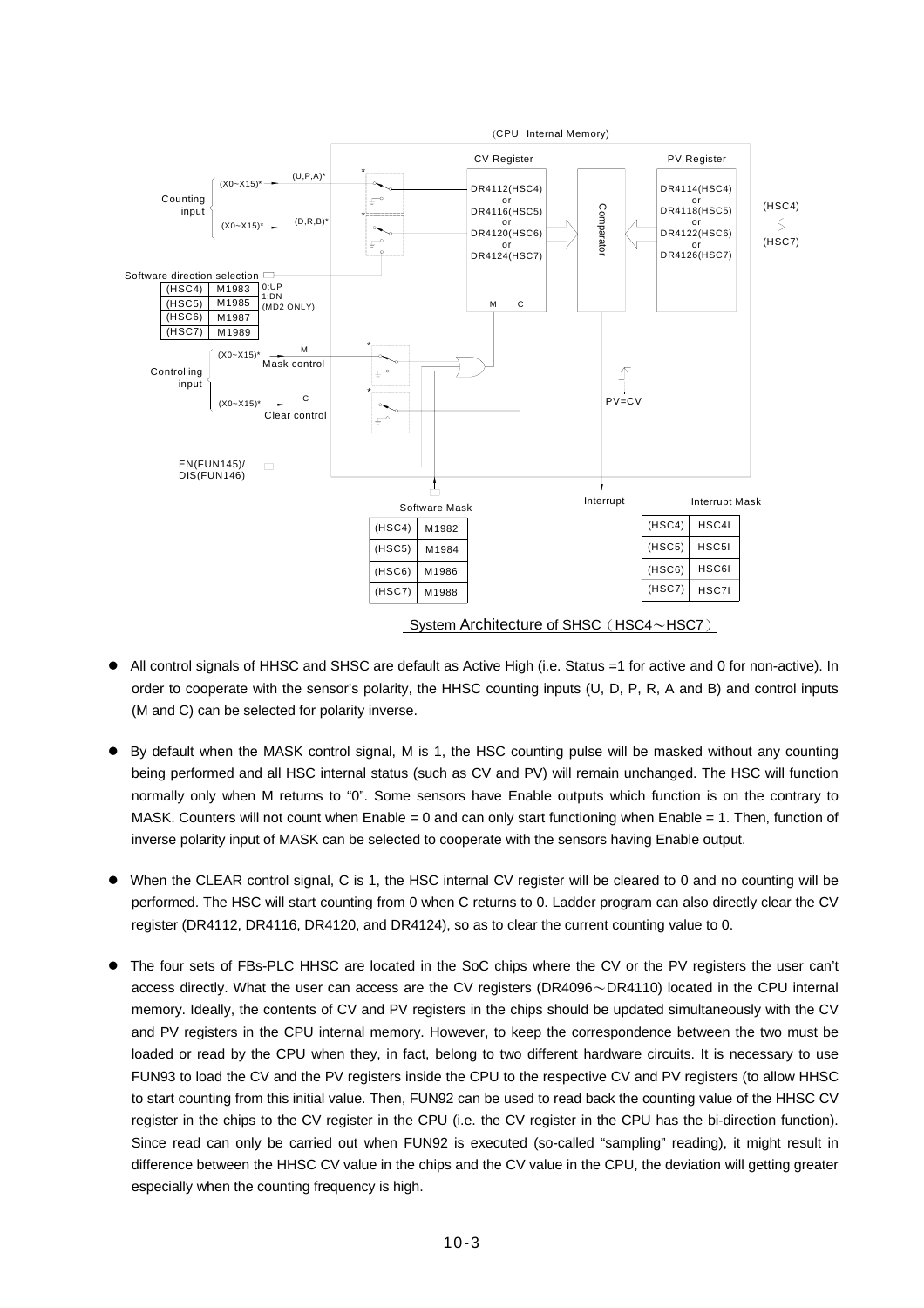- When the counting frequency is not high or the demand for positioning precision is not so much, using FUN92 in the main program to read the current counting value and then incorporate comparator instruction is adequate for a simple counting positioning control.
- When the demand for positioning precision is higher, or in the multi-zone count setting control, it may use the FUN92 to read the current counting value while in the time base interrupt routine and incorporate compare instruction to perform more precise counting positioning control.
- As the demand for positioning precision is extremely high, it must use the preset interrupt function of hardware counter. The preset value can load by FUN93 into the PV register of HHSC in the chipset. When CV value of HHSC reaches this preset value, the hardware comparator in the HHSC will send interrupt to CPU at the very moment CV=PV, and jump to interrupt subroutine to do real time control or procession.
- SHSC, on the other hand, uses the interrupt method to request an interrupt signal to the CPU when the counting input is on the rising edge. Then, the CPU will determine whether it should decrease or increase the internal CV register (since the CV register itself in the CPU is a SHSC CV register, no FUN92 or FUN93 is required). Each time when CV is updated, if the CPU find that it is equal to the PV register value, the CPU will jump immediately to the corresponding SHSC interrupt service routine for processing. Whenever there has a change in SHSC counting or control input can cause the CPU to be interrupted. The higher the counting frequency, the more of CPU time will be occupied. The CPU responding time will be considerably increased or even Watchdog time-out will be caused to force the PLC to stop operating. Therefore, it is preferred to use HHSC first; if it needs to use SHSC, the sum of all FBs-PLC SHSC input frequencies should not exceed 5KHz.
- None of the special relay controls, such as software MASK, CLEAR and direction control, is real time. This means that although MASK, CLEAR or direction change has been set during routine scanning, the signal will only be transmitted to HSC when I/O updating is under way after the completion of routine scanning. Hence, it is not suitable for the real time control in HSC operation (which should be mainly used for initial setting before HSC operation). Should real time control be required, please use hardware to control input or apply the FUN145(EN), FUN146(DIS), FUN92(HSCTR), and FUN93(HSCTW) etc. instructions for control.
- Every HSC is equipped with the functions, ENable(FUN145) and DISable(FUN146), when SHSC is disabled, it will stop counting and without the interrupt function ; when HHSC is disabled, the counting still works but the interrupt function being disabled.

## 10.2.1 The Up/Down Pulse Input Mode of High-Speed Counter (MD0, MD1)

The up/down pulse input of high-speed counter has up counting pulse input (U) and down counting pulse input (D) that are independent to each other without any phase relationship. Each of them will +1 (U) or –1 (D) on the CV value when the rising edge of the pulse input occurs (both positive and negative edge for MD1). This also applies when the rising (or falling) edge of the U and D pulse occur simultaneously (it will offset with each other). Both of the two modes have the built-in software MASK and CLEAR (CLEAR is not available for SHSC) control functions, when the control function are not in use should keep the status (such as M1940 and M1941) as "0". Apart from the built-in software MASK and CLEAR, the controls of hardware MASK and CLEAR can also be configured. The MASK control is first performed by the OR operation of the hardware and software control, then the result is send to the HSC MASK control M, and so does CLEAR. Taking HSC0 as an example, the function schematic diagrams for MD0 and MD1 configured separately are shown as below.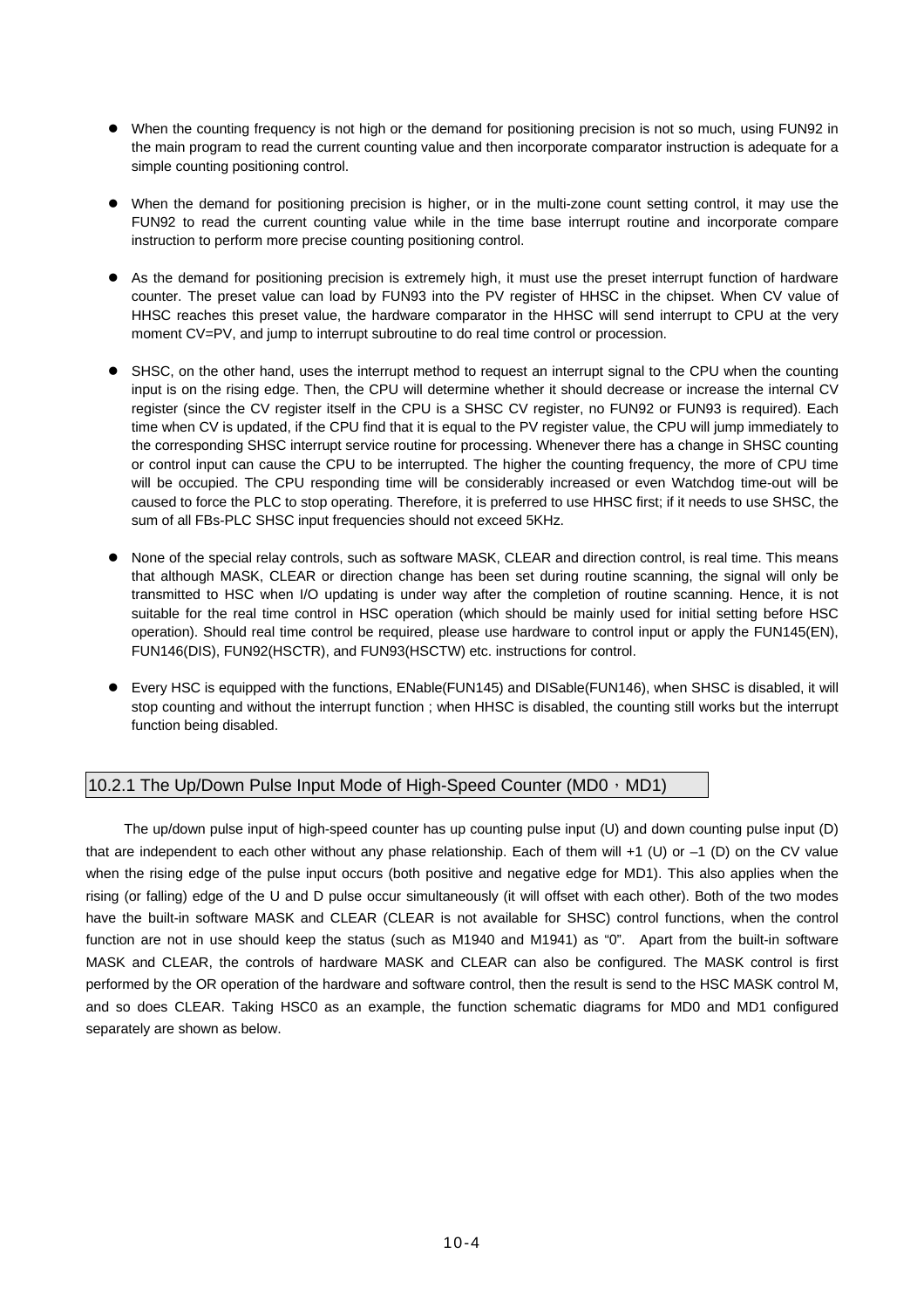

The Waveforms of the HSC, which is configured as up/down pulse input mode, and PV value is preset to 6:

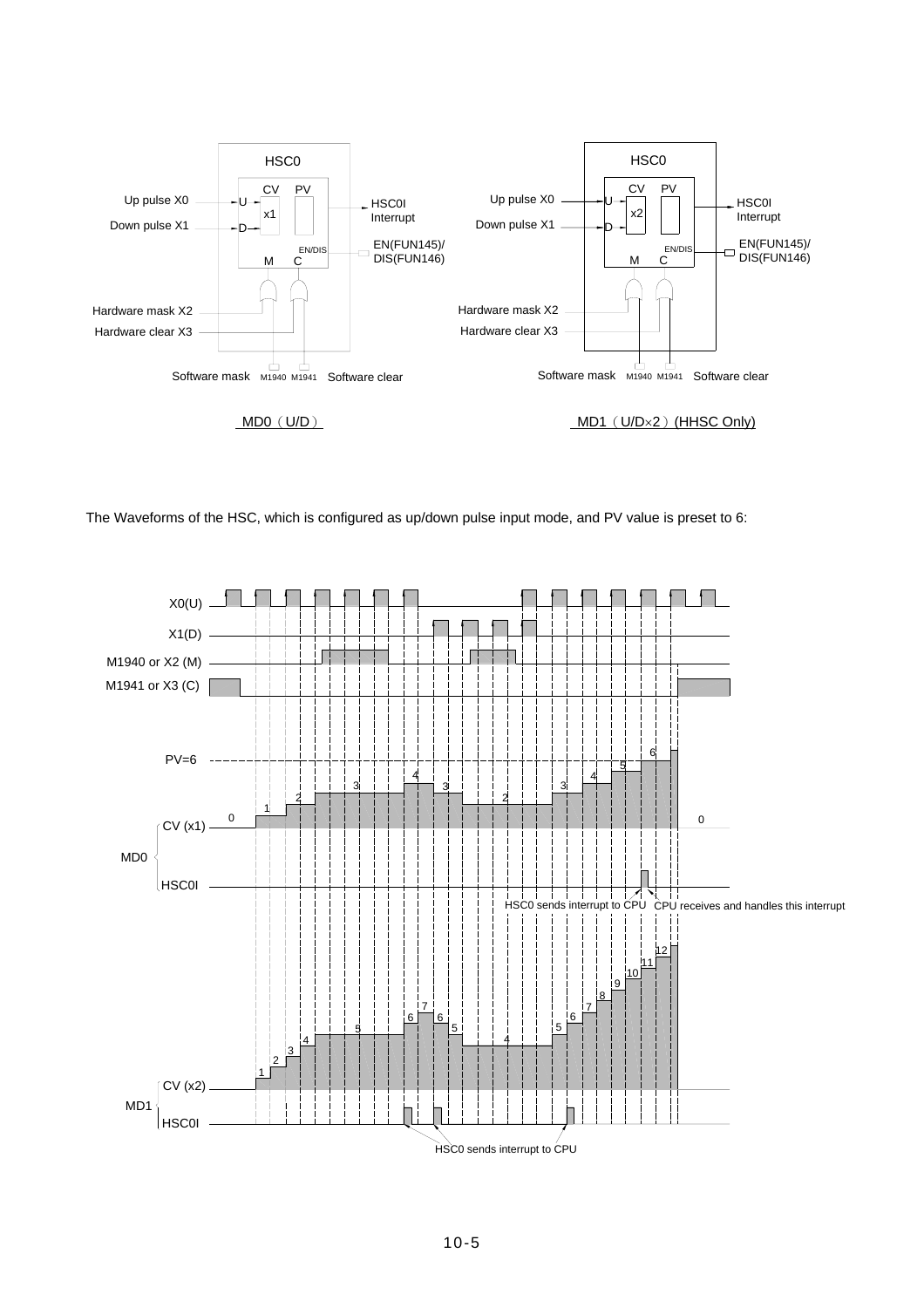#### 10.2.2 Pulse/Direction Input Mode of High-Speed Counter (MD2, MD3)

The pulse-direction input mode high-speed counter only has one counting pulse input P (pulse). It requires another direction input R (Direction) to decide whether the CV value should  $+1$  (R=0) or  $-1$  (R=1) when the rising edge (both rising and falling edges for MD3) of counting pulse arrives. The same applies to counting of MD2 and MD3 except that MD2 only counts on the rising edge (+1 or –1) and MD3 counts on both rising and falling edges of PS pulse (twice the counts of MD2). These two modes have built-in software MASK, software CLEAR (SHSC does not have clear). When control function is not in use, it must keep the status (such as M1946 and M1947 in this example) to be 0. Apart from the built-in software MASK and CLEAR, the controls of hardware MASK and CLEAR can also be configured. The MASK control is first performed by the OR operation of the hardware and software control, then the result is send to the HSC MASK control M, and so does CLEAR. The function schematic diagrams of HSC1 configured individually for MD2 and MD3 are shown as below.



Direction selection of MD2 and MD3 HHSC, for HSC or SHSC, can be come from the external inputs (such as X5 in this example) or the special relay in CPU (such as M1948 in this example) to reduce the usage of external input points.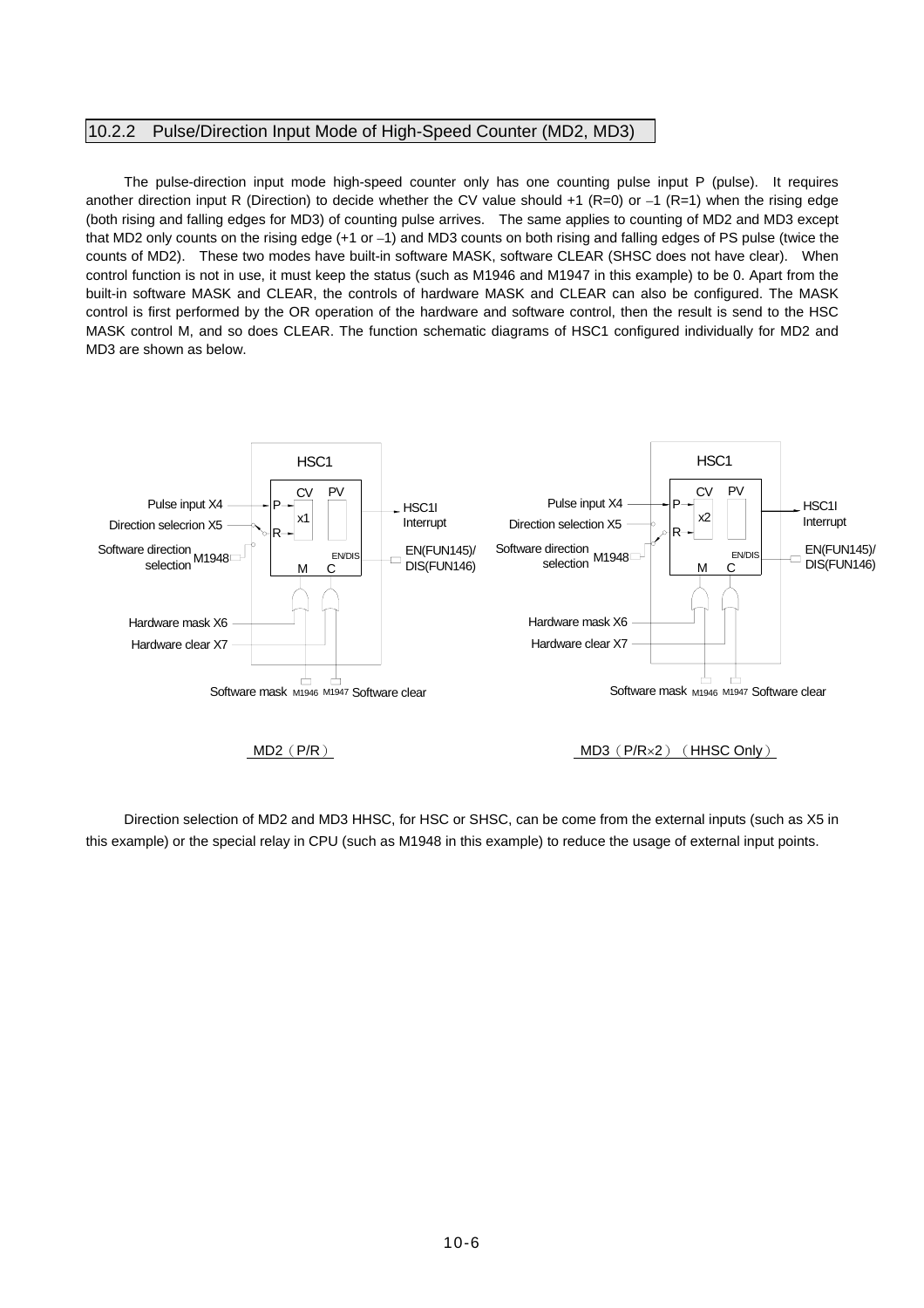The diagram below is the waveform diagram for the relationship between counting and control of the two HSC. In this example the PV value is to 6.



## 10.2.3 AB Phase Input Mode of High-Speed Counter (MD4,MD5,MD6,MD7)

The AB phase high-speed counter is equipped with phase A and phase B pulse input with counting value +1 or –1, depending on the phase relationship between the two, i.e. the related counting of the two phases. If phase A is ahead of phase B, the CV value should be +1, else, the CV value should be –1. The counting of the four modes, MD4 (A/B), MD5 (A/B×2), MD6 (A/B×3) and MD7 (A/B×4), of AB phase HSC are similar. Their differences are:

- $\overline{O}$  MD4 (A/B) : The rising edge of A is +1 when A is ahead of B and the falling edge of A is -1 when A is behind B.
- $\oslash$  MD5 (A/B×2): The rising and falling edges of A are +1 when A is ahead of B, and  $-1$  when A is behind B (twice the counts of MD4).
- **3** MD6 (A/B×3): The rising and falling edges of A and rising edge of B are +1 when A is ahead of B. The rising and falling edges of A and the falling edge of B are –1 when A is behind B (three times the counts of MD4).
- f MD7 (A/B×4) : The rising and falling edges of A and B are +1 when A is ahead of B and the rising and falling edges of A and B are –1 when A is behind B (four times the counts of MD4).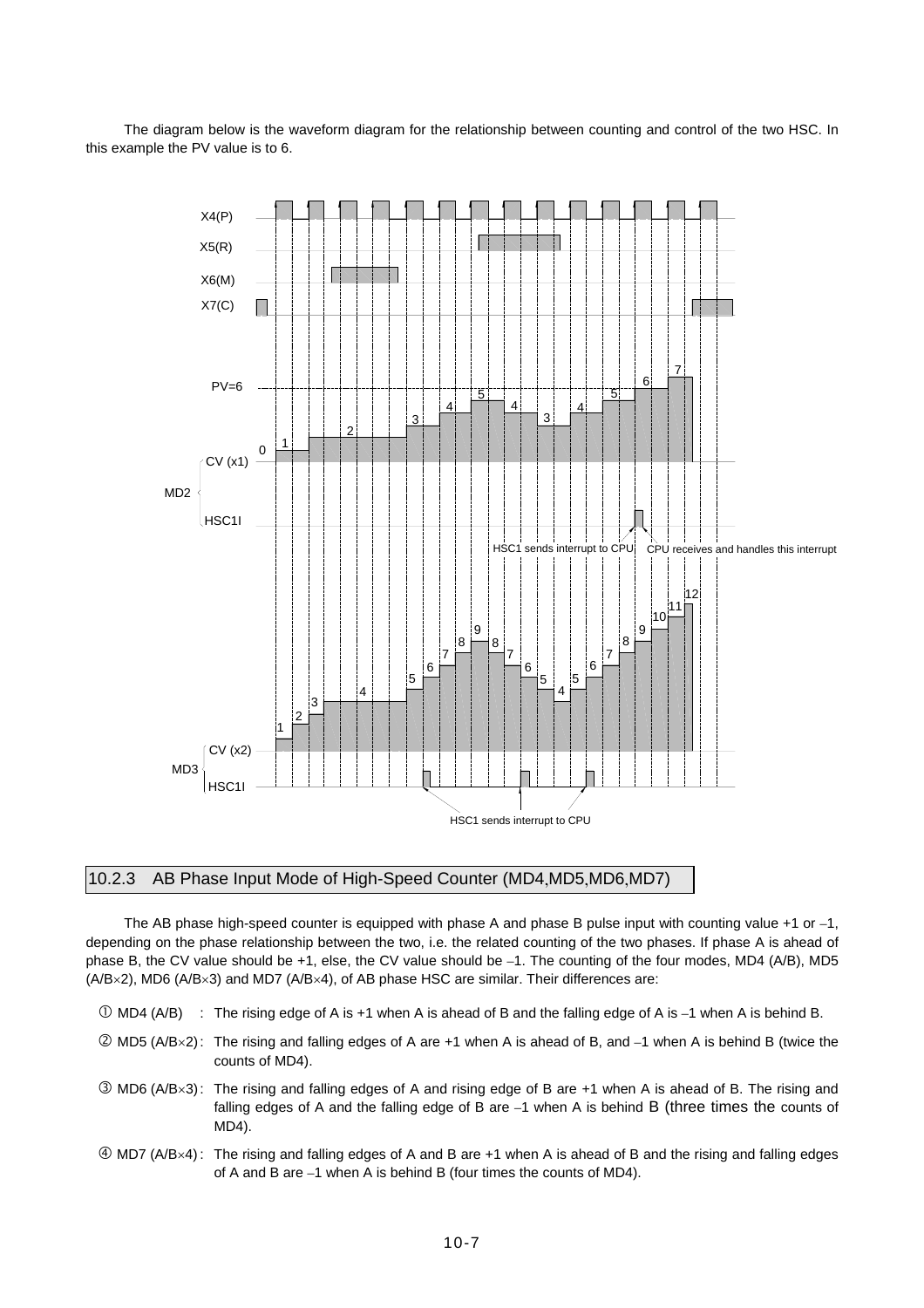Other MD4~MD7 HSC modes also have built-in software MASK, software CLEAR (SHSC does not have clear). When control function is not in use, it must keep the status (such as M1946 and M1947 in this example) to be 0. Apart from the built-in software MASK and CLEAR, the controls of hardware MASK and CLEAR can also be configured. The MASK control is first performed by the OR operation of the hardware and software control, then the result is send to the HSC MASK control M, and so does CLEAR. The function schematic diagrams of HSC2 for the four MD4~MD7 HSC modes are shown as below.

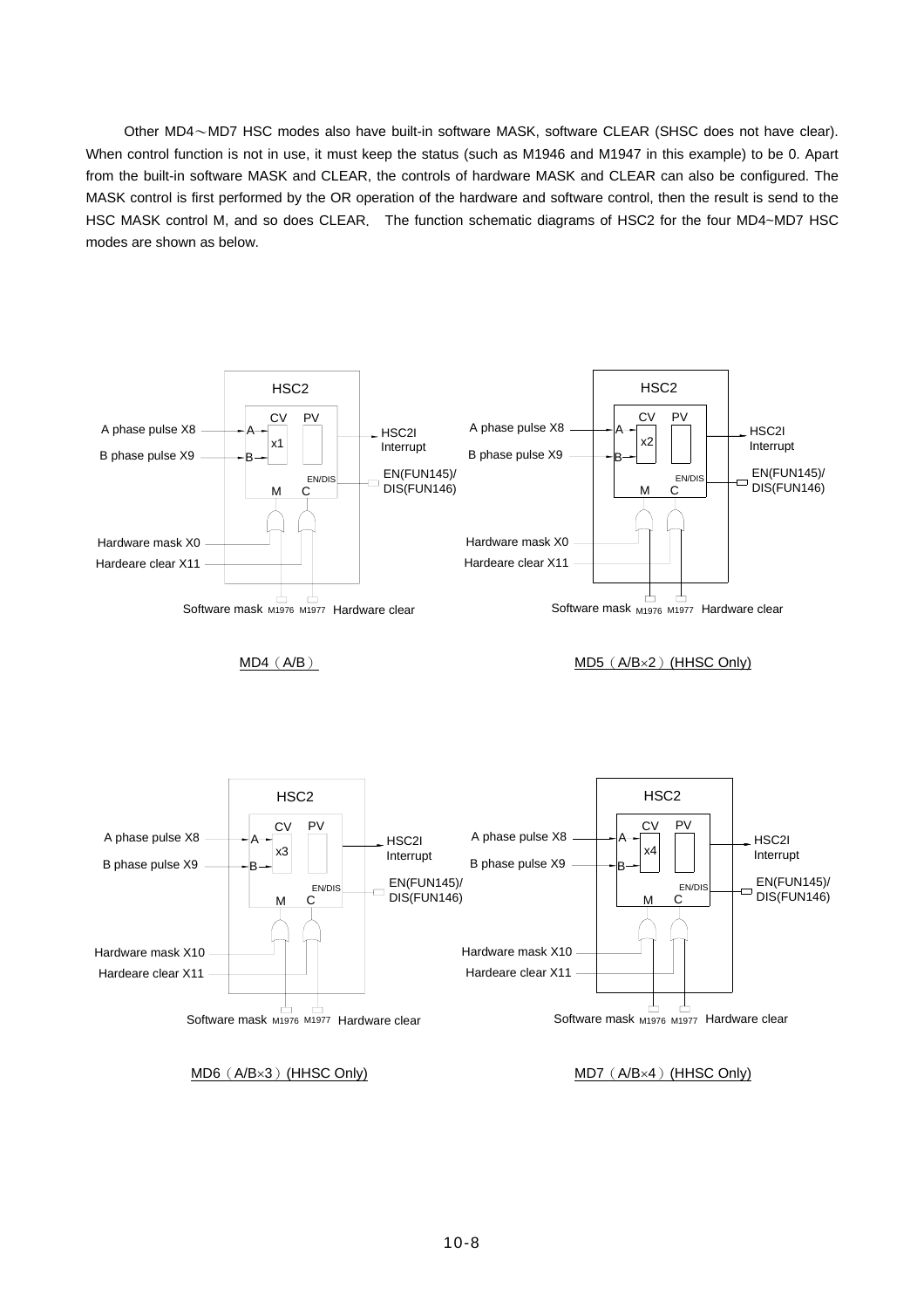The diagram below is the waveform diagram for the relationship between counting and control of the four HSC modes in this example when the PV value is set as at -4.

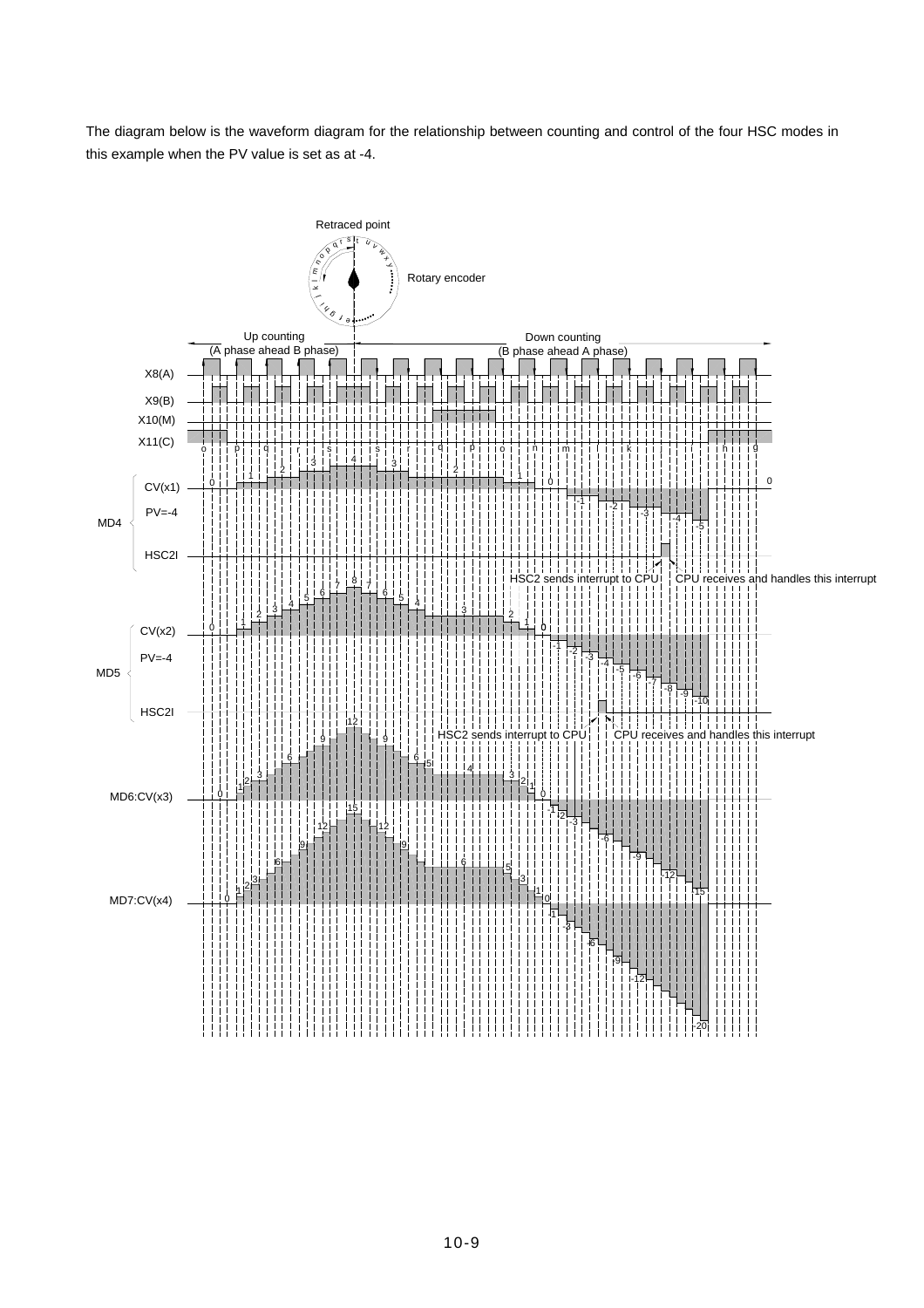# 10.3 Procedure for FBs-PLC High-Speed Counter Application

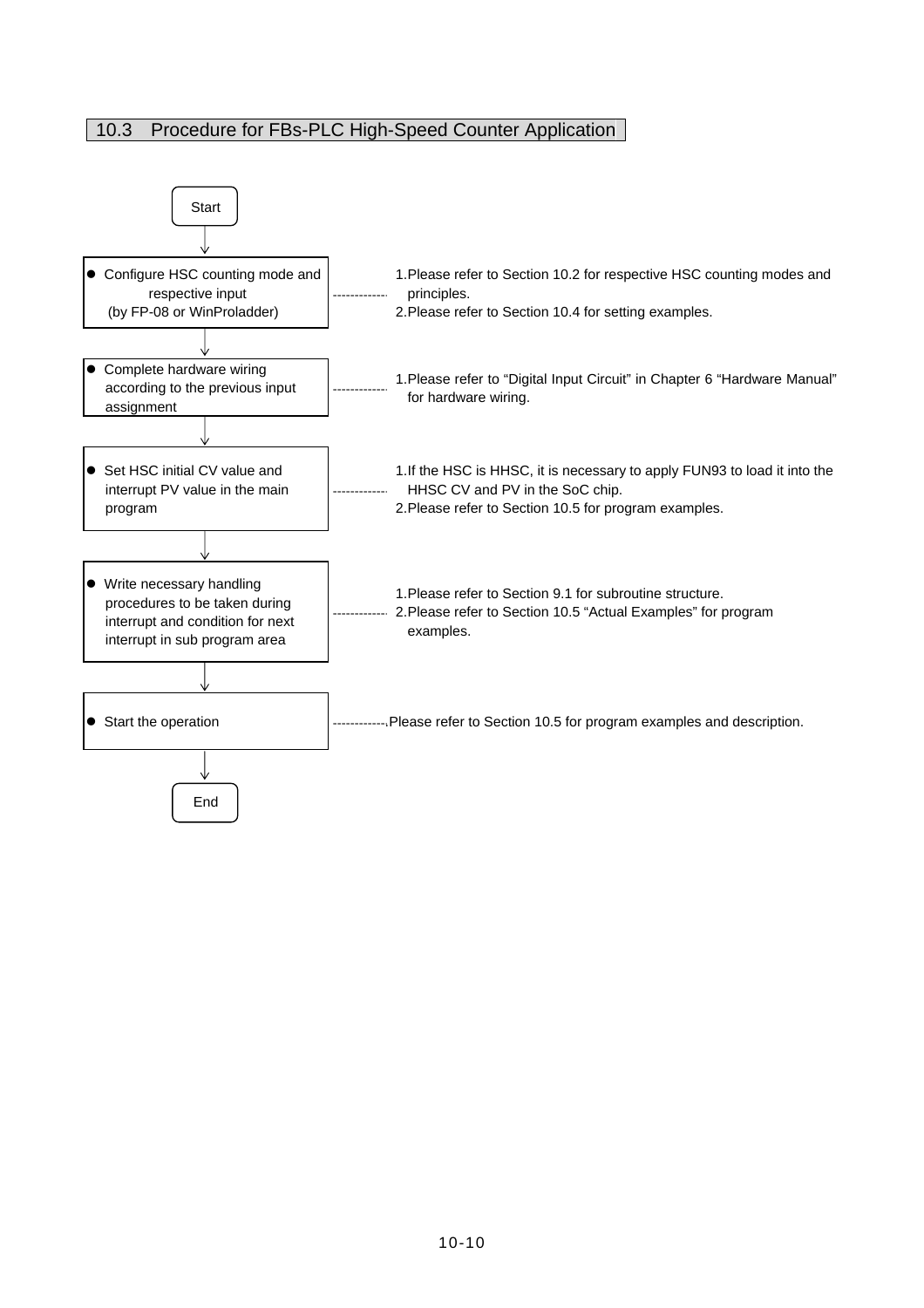## 10.4 HSC/HST Configuration

## 10.4.1 HSC/HST Configuration (Using FP-08)

The screen of FP-08 will be taken as an example to describe HSC Configuration in this section. The HSC Configuration, in sequence, includes the following 5 items:

- c Select assignment for HSC/HST (only HHSC provides this item selection function). Proceed to next item if selection is HSC. No other items are required if configured as HST.
- d Assign respective HSC counting modes (MD0~MD7). After keying in the mode number, FP-08 will automatically display the HSC counting and control input names of the mode and reserve space for users to key in the external input point number Xn. The blank mode field indicates the HSC is not in use.
- e Determine whether the respective counting inputs (U, D, P, R, A and B) and control inputs (M and C) are to be applied or not (reserve the space if not in use and fill in the Xn value if it is to be applied. As respective Xn input values of HHSC are fixed, it requires only to key in alphabet "X" and FP-08 will automatically make up the preset number n).
- f Select whether the polarity of each HHSC counting input (U, D, P, R, A and B) is inverse or not, so as to match the polarity of the encoder (0: Not inverse, 1: Inverse. Preset as 0).
- g Select whether the polarity of each HHSC control input (M and C) is inverse or not, so as to match the polarity of the encoder (0: Not inverse, 1: Inverse. Preset as 0).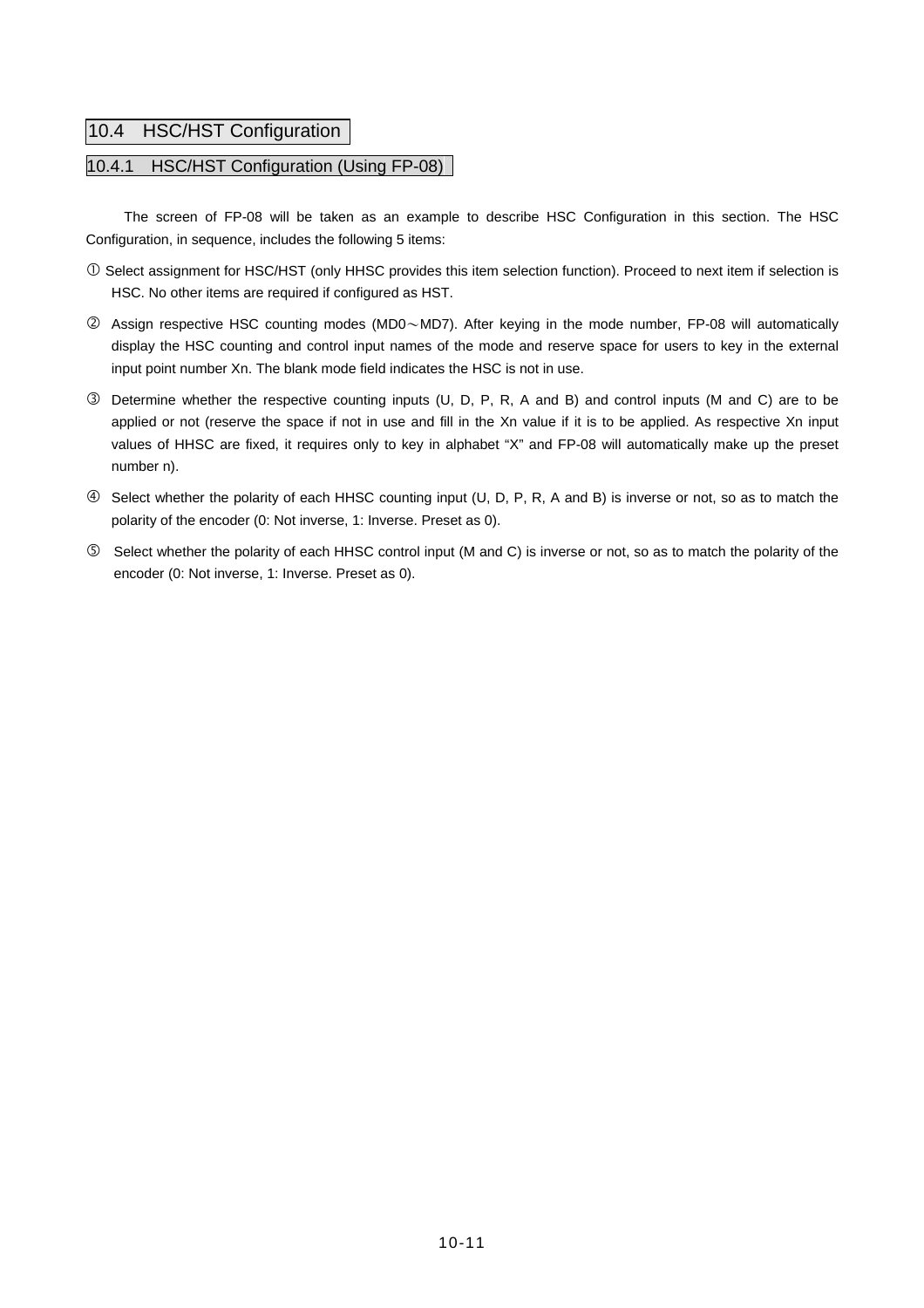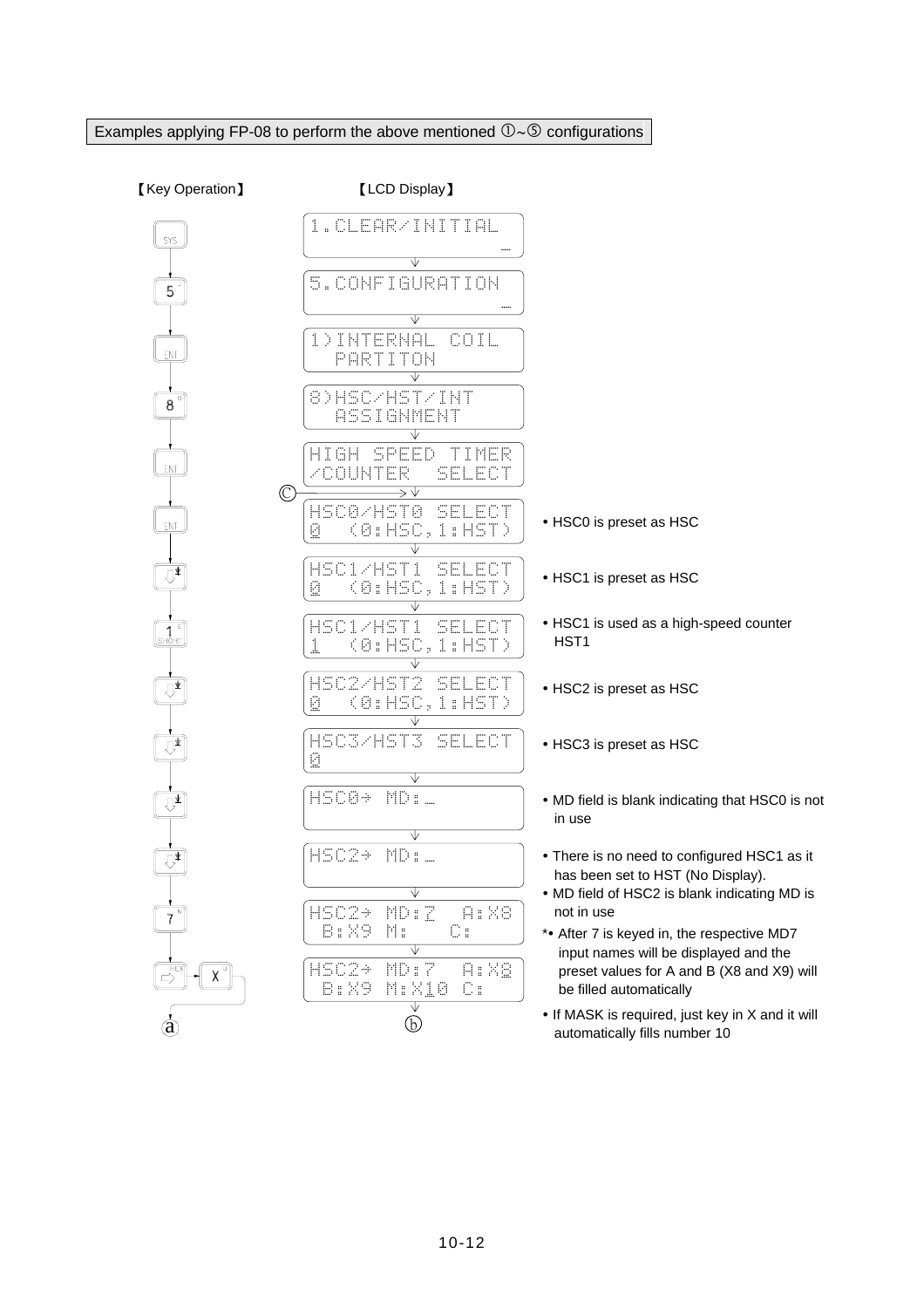

- $\bullet$  Input value modification can be made by directly key in the new value to overwrite. Use  $\left[\begin{array}{c} \mathbb{C}\mathbb{R} \\ \end{array}\right]$  key to delete any input value, if required.
- A blank field (without any value input) indicates the application of the HSC or the input is not required.
- "pulse" in the previous example represents the "Counting Input", i.e. U and D, P and R or A and B, of HHSC.
- "POLAR" represents "POLARITY", i.e. selection of inverse or non-inverse.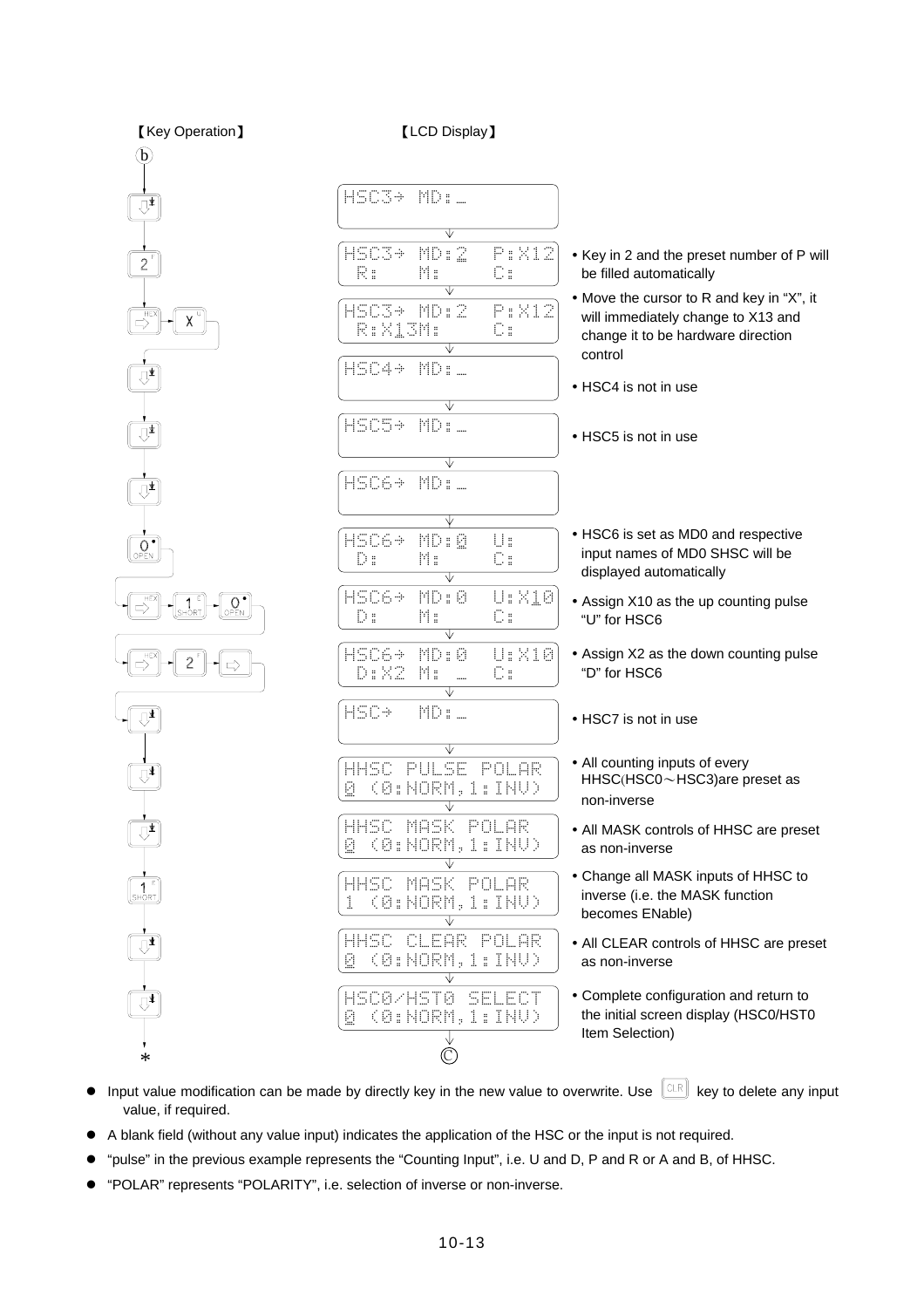• The input point for respective HHSC counting and control inputs are fixed. Therefore, in the "Configuration Examples" of the previous example, it needs only to key in "X" for each HHSC input to indicate that the input is to be applied and FP-08 or WinProladder will automatically make up the preset number for X, to which no change will be allowed. The user may assign respective SHSC counting or control inputs between X0~X15 freely. Hence, it is necessary to key in both the "X" and the number n for SHSC input point number to make it complete.

## 10.4.2 HSC/HST Configuration (Using WinProladder)

Click the item "I/O Configuration" which in Project Windows **:** 

| Project name                                                         |  |
|----------------------------------------------------------------------|--|
| -System Configuration                                                |  |
| $\vert$ I/O Configuration $\vert \rightarrow$ Select "Timer/Counter" |  |

When "Timer/Counter" window appear then you can choose the Timer or Counter which you want.

| 1/0 Configuration MC v4.x<br>즤                      |  |                     |                          |                      |                           |                         |                           |    |  |
|-----------------------------------------------------|--|---------------------|--------------------------|----------------------|---------------------------|-------------------------|---------------------------|----|--|
| Utilization                                         |  | Timer/Counter       | Interrupt Setup          | Output Setup         | Input Setup               |                         | Temp. Configuration (   ) |    |  |
| 1/0 No.<br>Function                                 |  |                     |                          |                      |                           |                         |                           |    |  |
| $\times 0$<br>HSCO <sub>A</sub> Phase               |  | HSC1<br><b>HSCO</b> | HSC <sub>2</sub><br>HSC3 | HSC4                 | HSC5                      | HSC6                    | HSC7                      |    |  |
| $\times1$<br>HSCO,B Phase                           |  | Timer Configuration |                          |                      | HSC Polarity <sup>.</sup> |                         |                           |    |  |
| X <sub>2</sub><br>HSCO,MSK                          |  |                     |                          |                      |                           |                         |                           |    |  |
| $\times 3$<br>HSCO.CLR                              |  | Counter Type:       | Hardware Counter         |                      | Mask signal:              |                         | Normal                    |    |  |
| $\times4$<br>Undefined                              |  |                     |                          |                      |                           |                         |                           |    |  |
| $\times 5$<br>Undefined                             |  | Counting Mode:      | A/B*4                    |                      | Clear signal:             |                         | Normal                    |    |  |
| $\times 6$<br>Undefined                             |  |                     | $+1$                     | -1                   |                           |                         |                           |    |  |
| $\times$ 7<br>Undefined                             |  |                     | <b>Aftit</b>             | 不起手机                 | Counter signal:           |                         | Normal                    | ▼  |  |
| $\times 8$<br>Undefined                             |  |                     |                          | <b>BLACK FLAT</b>    |                           |                         |                           |    |  |
| $\times 9$<br>Undefined<br>$\times$ 10<br>Undefined |  |                     |                          |                      |                           |                         |                           |    |  |
| $\times$ 11<br>Undefined                            |  |                     |                          |                      |                           |                         |                           |    |  |
| X12<br>Undefined                                    |  | A-Phase:            | l×0                      |                      |                           | HSC's Data Length       |                           |    |  |
| X13<br>Undefined                                    |  | B-Phase:            | I×1                      |                      |                           |                         |                           |    |  |
| $\times$ 14<br>Undefined                            |  |                     |                          |                      |                           | 32-Bit Hardware Counter |                           | ▼∣ |  |
| $\times$ 15<br>Undefined                            |  | Mask(MSK):          | X2                       | ▼                    |                           |                         |                           |    |  |
| -----------                                         |  |                     |                          |                      |                           |                         |                           |    |  |
| Y0<br>Undefined                                     |  | $Clear(CLR)$ :      | lхз                      | $\blacktriangledown$ |                           |                         |                           |    |  |
| Υ1<br>Undefined                                     |  |                     |                          |                      |                           |                         |                           |    |  |
| $11.44 + 0.44 = 14$<br>ĭÎ                           |  |                     |                          |                      |                           |                         |                           |    |  |
|                                                     |  |                     |                          |                      |                           |                         |                           |    |  |
|                                                     |  |                     | 0k                       | X Cancel             |                           |                         |                           |    |  |
|                                                     |  |                     |                          |                      |                           |                         |                           |    |  |

- ---《Timer/Counter Configuration》---
- 【 Counter Type 】**:** It can select Hardware Counter or Hardware Timer.
- 【 Counting Mode 】**:** It can select the Counting Mode( Example: U/D、P/R、A/B……)
- 【 A-Phase 】**:** Select the up pulse input signal. If the Mode is P/R Counting Mode ,and this item will be "PLS"; If the Mode is U/D Counting Mode ,and this item will be "UP".
- 【 B-Phase 】**:** Select the down pulse input signal. If the Mode is P/R Counting Mode ,and this item will be "DIR"; If the Mode is U/D Counting Mode ,and this item will be "DN".
- 【 Mask[MSK] 】**:** It can select Mask input.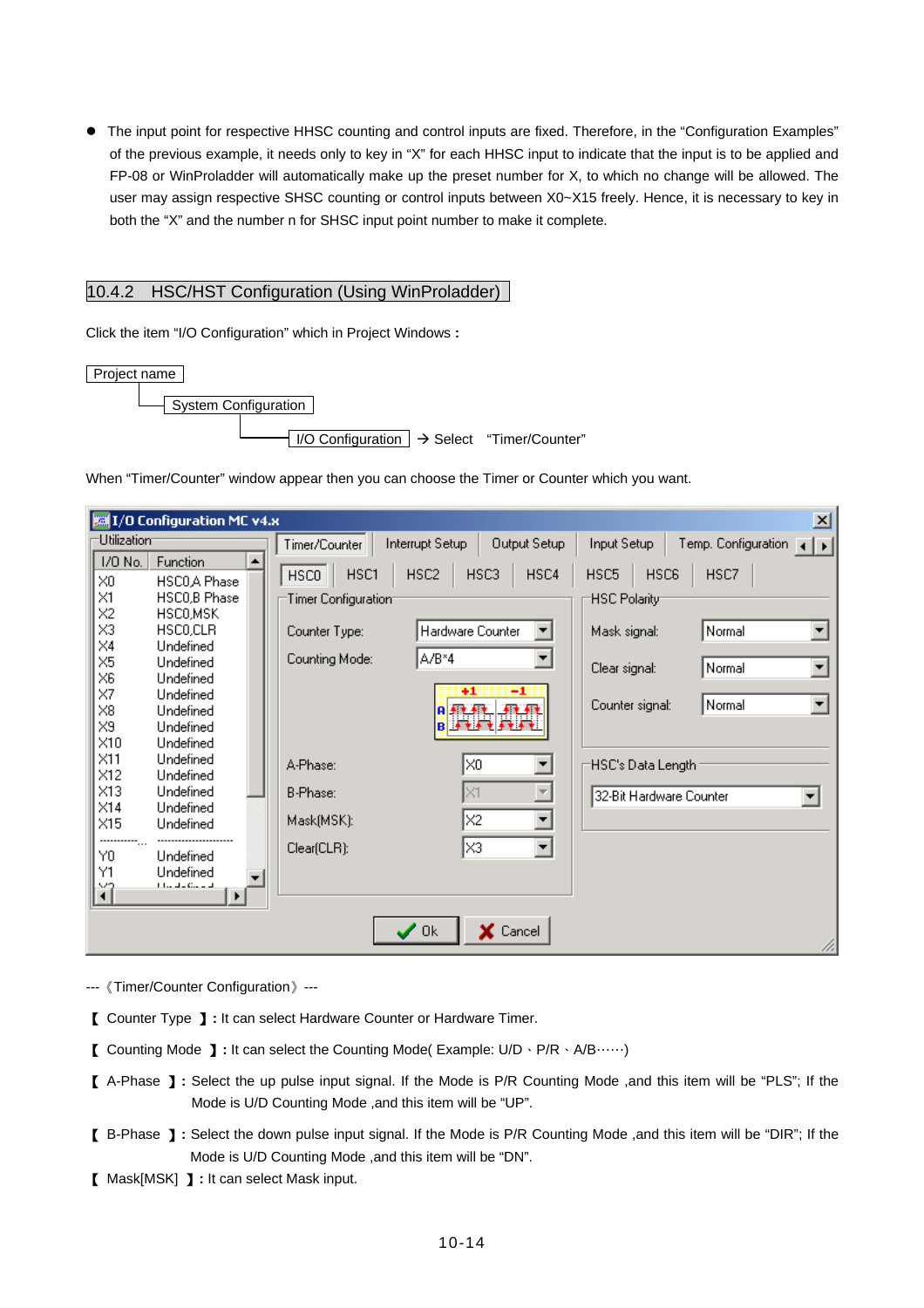【 Clear[CLR] 】**:** It can select Clear input.

---《HSC Polarity》area ---

【 Mask signal 】**:** Determining Mask signal is positive or negative.

【 Clear signal 】**:** Determining Clear signal is positive or negative.

【 Counter signal 】**:** Determining Counter signal is positive or negative.

---《HSC's Data Length》area ---

 It can choose 32-bit Hardware Counter mode or 16-bit Timer + 16-bit Counter mode. 32-bit Hardware Counter mode means using two register to record the Counting value. The 16-bit Timer + 16-bit Counter mode means using one register to record Counting value and the other register will be cyclic Timer.

 All preset or selectable input point numbers, software MASK, software CLEAR, direction selection and other related numbers of HHSC and SHSC are summarized in the table below:

|                                                       | <b>Type</b>   | MA/MC/MN         |                  |                  |                  |                                           |                    |                  |                 |
|-------------------------------------------------------|---------------|------------------|------------------|------------------|------------------|-------------------------------------------|--------------------|------------------|-----------------|
|                                                       |               | <b>HHSC</b>      |                  |                  |                  | <b>SHSC</b>                               |                    |                  |                 |
| Signal<br>Allowed                                     |               | HSC <sub>0</sub> | HSC <sub>1</sub> | HSC <sub>2</sub> | HSC <sub>3</sub> | HSC4                                      | HSC <sub>5</sub>   | HSC <sub>6</sub> | HSC7            |
| <b>CV Register</b>                                    |               | DR4096           | DR4100           | DR4104           | DR4108           | DR4112                                    | DR4116             | DR4120           | DR4124          |
| <b>PV Register</b>                                    |               | DR4098           | DR4102           | DR4106           | DR4110           | DR4114                                    | DR4118             | DR4122           | DR4126          |
| Counting                                              | U,P or A      | X <sub>0</sub>   | X1/X4            | X4/X5/X8         | X5/X12           | $X0 \sim X15$                             | $X0 \sim X15$      | $X0 \sim X15$    | $X0 \sim X15$   |
| Input                                                 | $D, R$ or $B$ | X <sub>1</sub>   | X <sub>5</sub>   | X <sub>9</sub>   | X13              | $X0 \sim X15$ *                           | $X0 \sim X15$ *    | $X0 \sim X15$ *  | $X0 \sim X15$ * |
| Control                                               | Mask          | X <sub>2</sub>   | X6               | X <sub>10</sub>  | X14              | $X0 \sim X15$                             | $X0 \sim X15$      | $X0 \sim X15$    | $X0 \sim X15$   |
| Input                                                 | Clear         | X <sub>3</sub>   | X7               | X11              | X15              | $X0 \sim X15$                             | $X0 \sim X15$      | $X0 \sim X15$    | $X0 \sim X15$   |
| <b>Software MASK</b><br>Relay                         |               | M1940            | M1946            | M1976            | M1979            | M1982                                     | M1984              | M1986            | M1988           |
| Software CLEAR<br>Relay                               |               | M1941            | M1947            | M1977            | M1980            | Clear the Current Value Register directly |                    |                  |                 |
| <b>Software Direction</b><br>Selection(MD2,3<br>Only) |               | M1942            | M1948            | M1978            | M1981            | M1983                                     | M1985              | M1987            | M1989           |
| Interrupt Subroutine<br>Label                         |               | <b>HSC0I</b>     | HSC1I            | HSC2I            | HSC3I            | HSC4I                                     | HSC <sub>5</sub> I | HSC6I            | HSC7I           |

\* When SHSC works in MD2(P/R), direction chose by special relay M1983、M1985、M1987 and M1989.

- When working in A-B Mode(HHSC as MD4 $\sim$ MD7  $\cdot$  SHSC as MD4), whose A/B input must be used in pair, as X8 and X9.(even number is A-Phase and odd number is B-Phase)
- The input point of X0~X15 in the table above can only be assigned once (i.e. used as one function), which can't repeat to be used.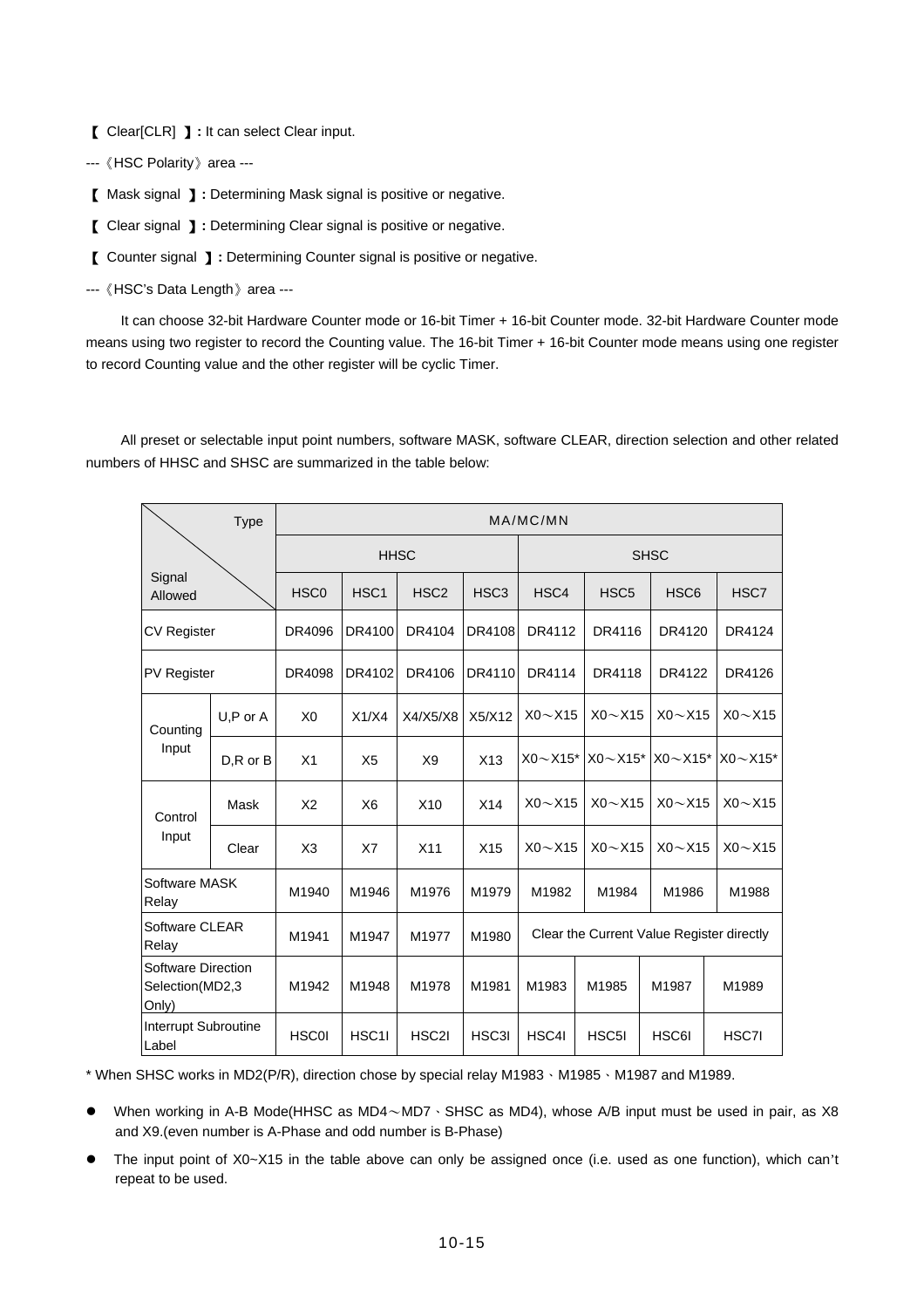- FBs-MN's frequency can reach up to 460 KHz.( single phase and AB phase)
- FBs-MC's frequency can reach up to 100 KHz. ( single phase and AB phase)
- FBs-MA's frequency can reach up to 20KHz (single phase), and 10KHz (double phase).
- The total input frequencies of SHSC can't be exceed 8 KHz; the higher the frequency, the more it occupy the system (CPU) time, and the scanning duration will be extended abruptly.
- $\bullet$  MA only support SHSC.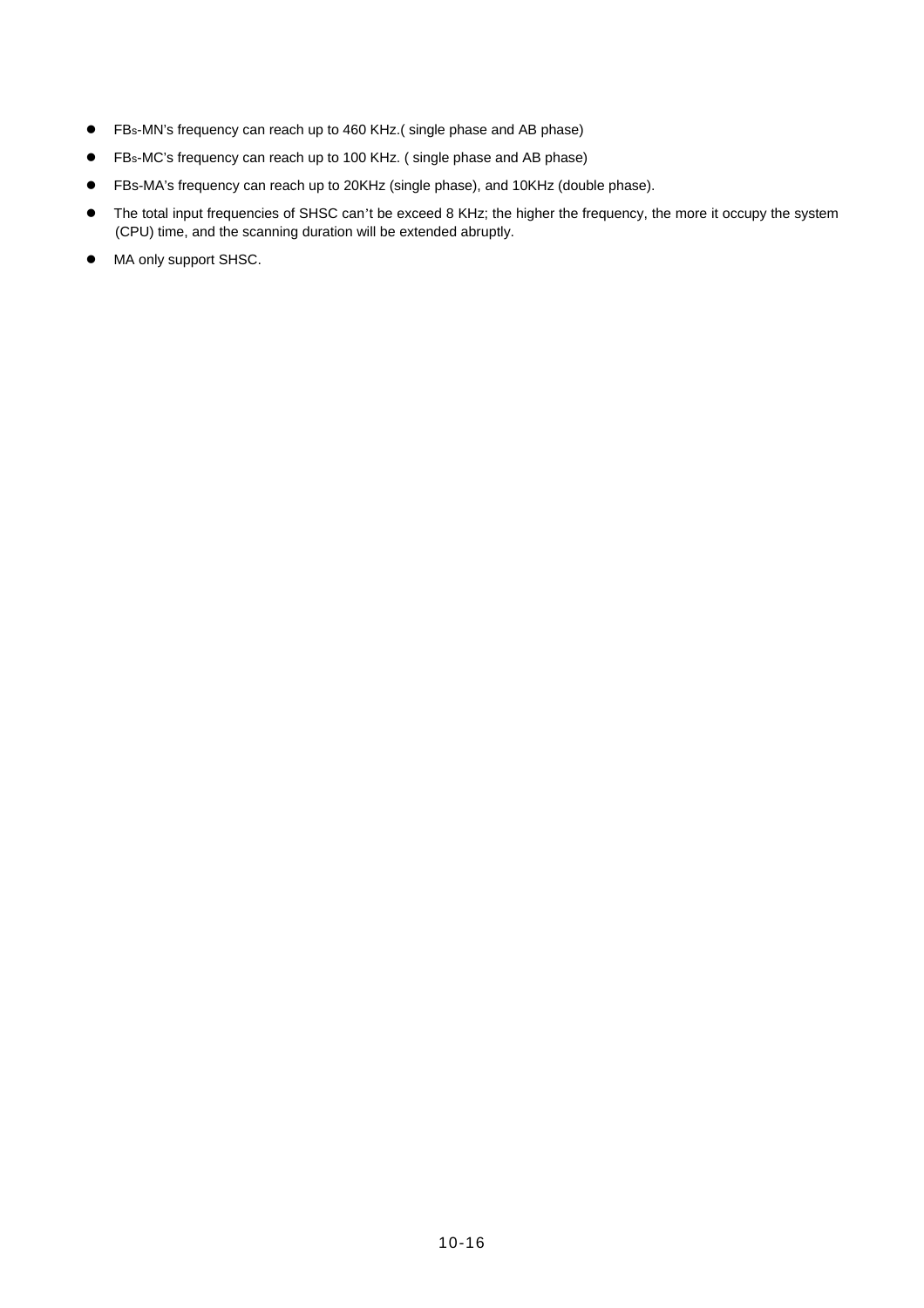# 10.5 Examples for Application of High-Speed Counter

**Example 1** This example uses high-speed counter for equal-length cutting control.

## Mechanism



HSC configuration (Just set HSC0 to MD7 and complete the configuration)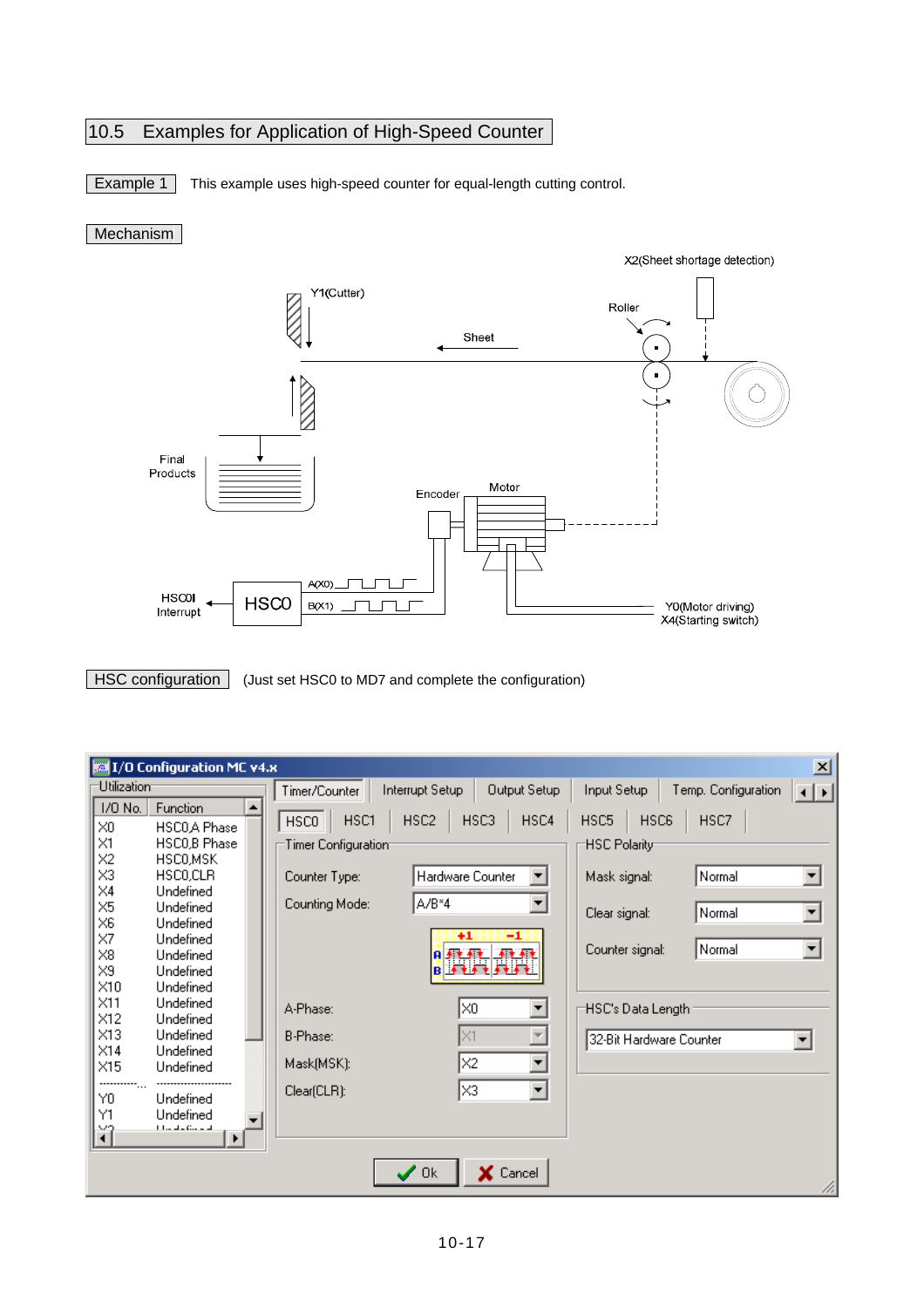## Control program

## 【Main Program】



### 【Subroutine】



#### 【Description】

- Use FUN 93 to write the contents of the current value register into the CV register of HSC0 in the SoC chip CN =0 indicates HSC0  $D = 0$  indicates CV
- Use FUN 92 to read the counting value of the HSC0 CV register in the SoC chip (store into DR4096)
- Store the counting of cutting length DR0 into DR4098 and use FUN93 to store the value into the PV register of HSC0 in the SoC chip
	- CN =0 indicates HSC0
	- D =1 indicates PV
- Start the motor
- Turn the cutter Y1 ON for 0.1 second
- When HSC0 CV=PV in the SoC chip, the hardware will automatically execute the interrupt subroutine labeled HSC0I
- When counting is up, turn Y1 ON (to cut materials)
- Output Y1 immediately to reduce the error caused by scan time
- Calculate new cutting position and load HSC0 PV

- 1. The main program will initialize the HSC0 CV (CV=0) in advance and move the cropping length (DR0) to the HSC0 PV before starts Y0 to turn on the motor for material conveying.
- 2. When CV reaches PV, the length of R0 is added to the PV before being reloaded into HSC0 PV.
- 3. When all materials are rolled out, the material shortage detector X2 will be ON and stop the motor.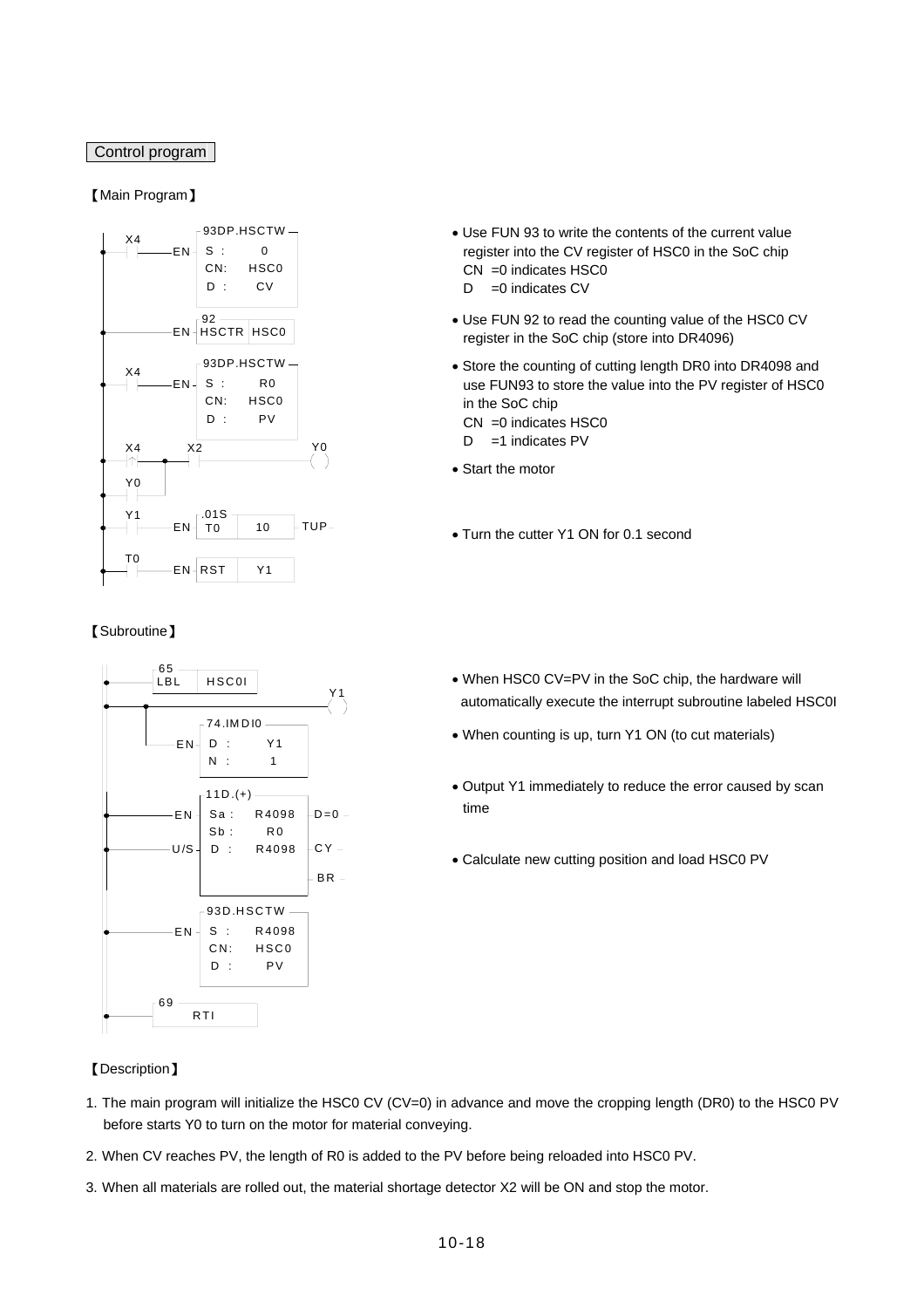Example 2 Example of high speed counting up action processed by Interrupt

#### 【Main Program】



- •Employ FUN93 to write the content of current value register into the CV of HSC0 in SoC chip (reset)
	- CN =0, represents HSC0
	- $D = 0$ , represents CV
- •Employ FUN92 to read out the current counting value of HSC0 in SoC chip, and store it into the CV register (DR4096) CN=0, represents HSC0
- •As M101 change from 0→1, start Y0 ON (begin to operate)
- •Employ FUN93 to write the content of preset register into HSC0 PV in SoC chip, which serves as setting value of counting up interrupt CN=0, represents HSC0
- D =1, represents PV

#### 【Subroutine】



- Hardware high speed counter #0 interrupt label
- When time up, it sets Y0 OFF (stop)
- Let Y0 out immediately, so as to stop promptly (otherwise Y0 will have a scan time output delay)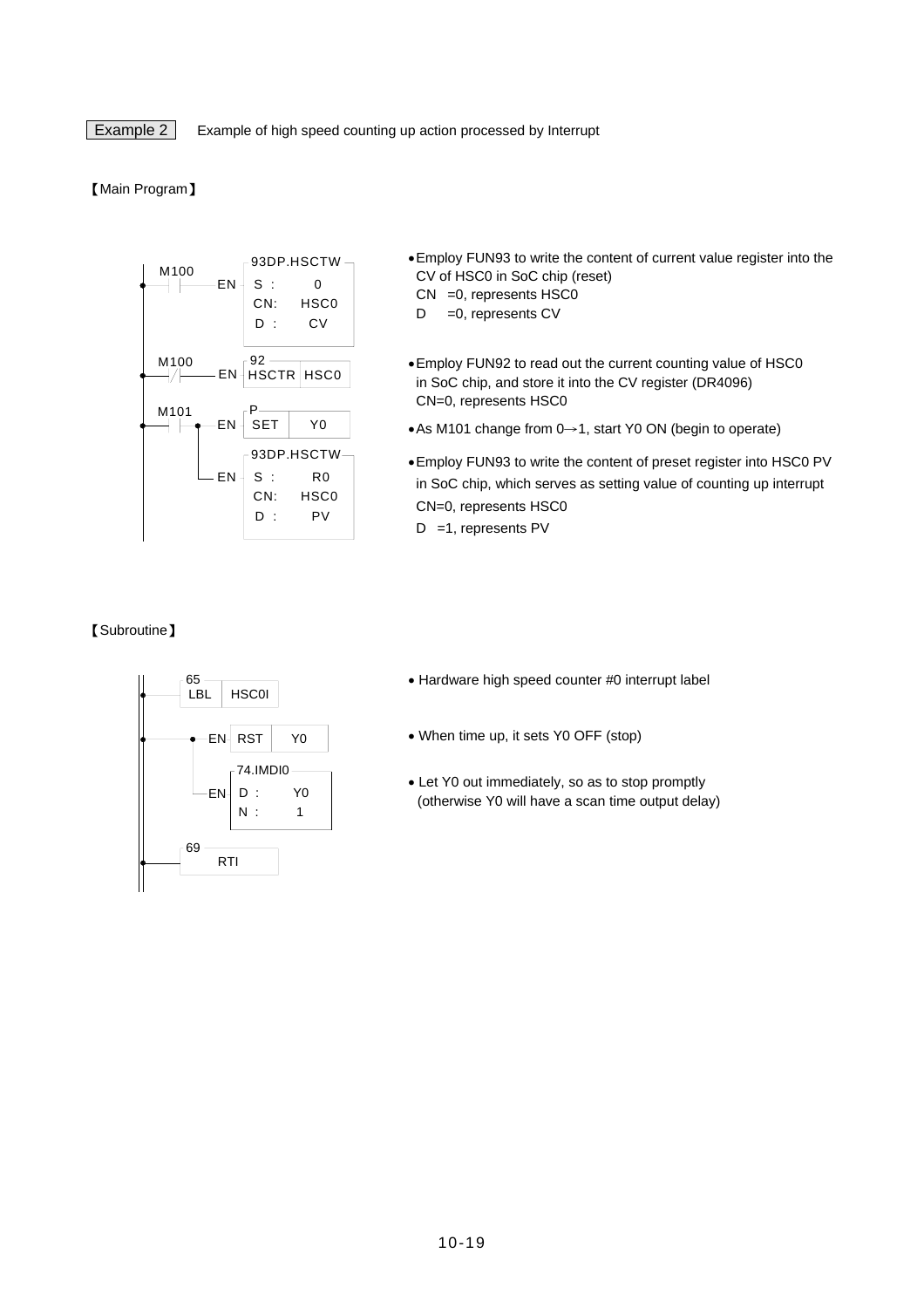**Example 3** Example of Immediate response of multi-zone high speed counting up by Interrupt Processing

#### 【Main program】



- Employ FUN92 to read out the current value of HSC1 in SoC chip, and store it into current value register DR4100 CN =1, represents HSC1
- As M101 change from 0→1, clears the pointer register to 0
- Clears the flag of the last zone to be OFF
- Employ FUN93 to write preset register content into HSC1 PV in SoC chip, which serve as counting up setting value. CN =1, represents HSC1 D = 1, represents PV
- Clear Y8~Y15 to be OFF
- Set Y8 ON, it represents that it is at the zone 0 currently
- Set Y8~Y15 output t immediately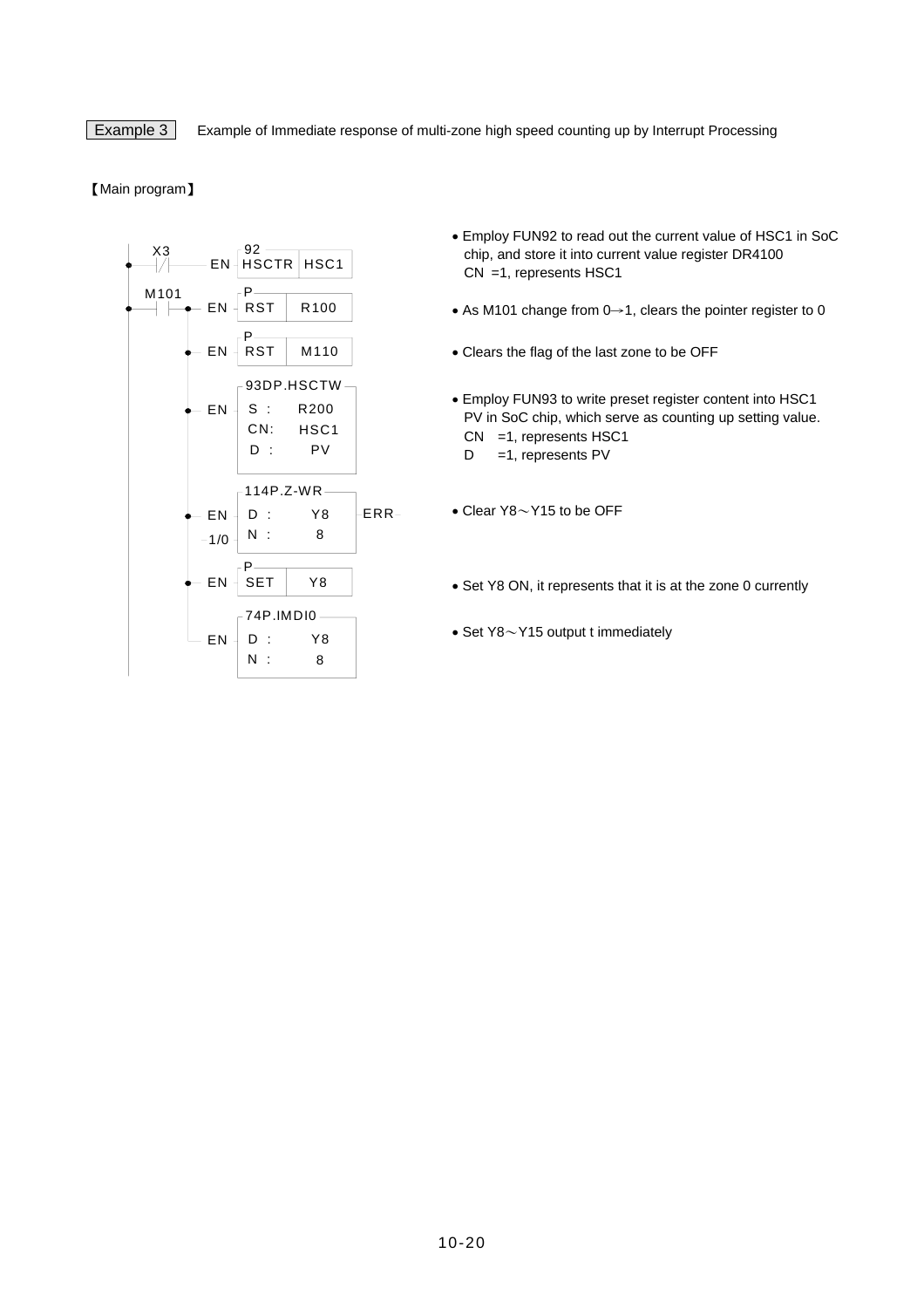## 【Subroutine】

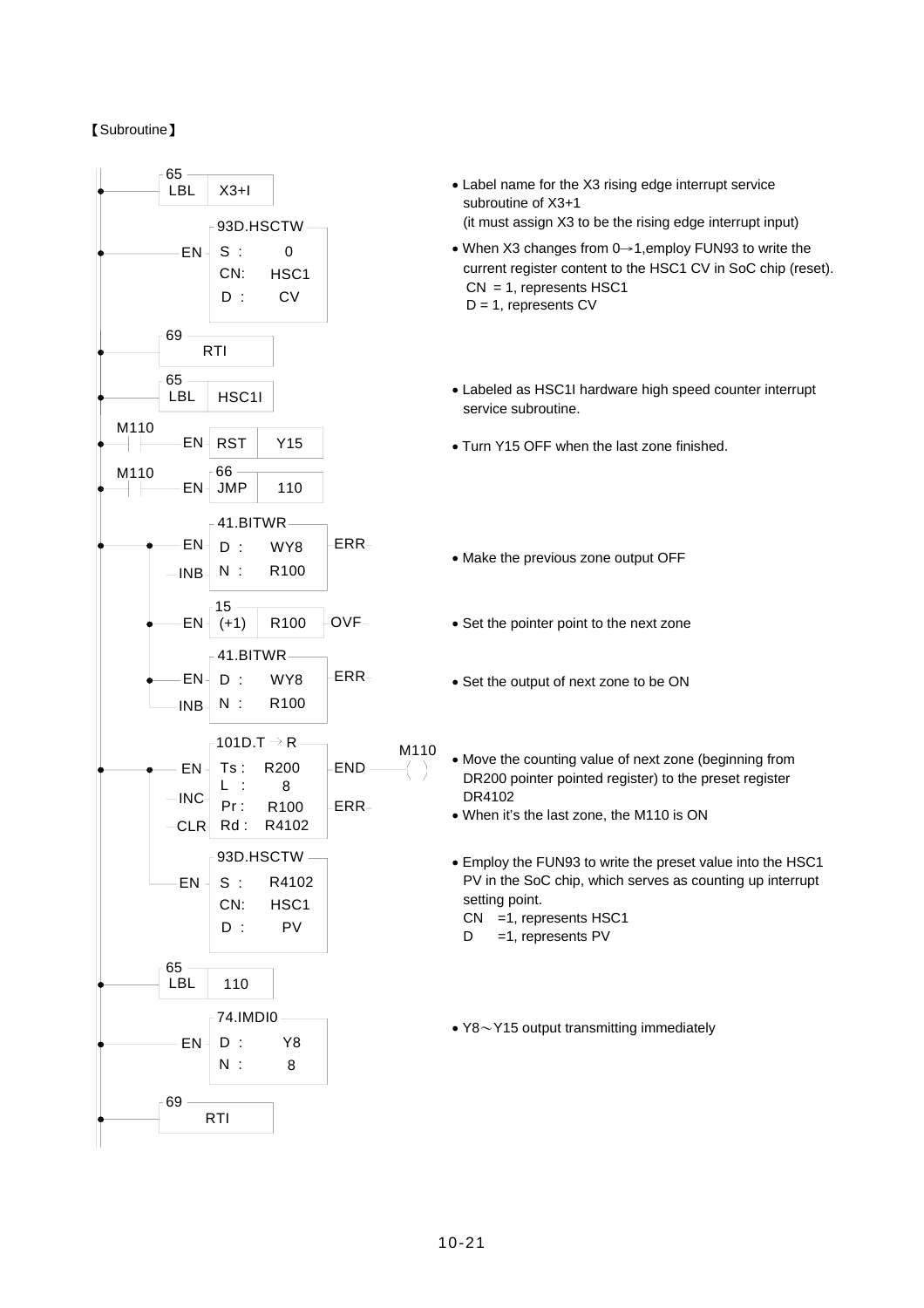## 10.6 FBs-PLC High-Speed Timer

The minimum timing unit (time base) of an ordinary PLC can only reach 1mS, on which the deviation in scan time should also be added. Therefore, it is necessary to apply high-speed timer (HST) if a more precise timing (e.g. using timer to cooperate with HSC for frequency measurement) is required.

FBs-PLC is built in a high-speed timer (HSTA) with a time base of 16-bits/0.1mS and, as described previously, four 32-bit high-speed counters (HSC0~HSC3) of HHSC that can work as the high speed timer (HST0~HST3) with a time base of 32-bit/0.1mS for using. Thus, FBs-PLC can have up to five high-speed timers. As HSC and INT, all HST can be enabled or disabled (default as enable) by the instructions EN (FUN145) and DIS (FUN146). HSTA and HST0~HST3 are respectively described as below.

The finest time base for most of the ordinary PLC is 10mS. Though some PLC may have HST with a time base of 1mS. When deviations in the PLC scan time is taken into consideration (e.g. if the scan time is 10mS when the time base is 1mS, the total deviation still exceeds 10mS), the figure of 1mS becomes meaningless. Therefore, these PLCs can't be applied in high precision timing. FBs-PLC, having a time base of 0.1mS, has no deviation in scan time for its time up is sent out by interrupt to provide a precision 100 times better than ordinary PLCs' timer application and can be used for many applications demanding precision timing.

#### 10.6.1 HSTA High-Speed Timer

HSTA is a 16-bit hardware timer built in the SoC chip. As HHSC, it must use the instruction FUN93 (HSCTW) to load the PV to the HSTA PV in the chip, and with the instruction FUN92 (HSCTR) to read for CV. HSTA can be used as a timer having two different functions. FBs-PLC will use it as a general 16-bit delay timer when PV ≥2 and as a 32-bit cyclic timer when PV=0.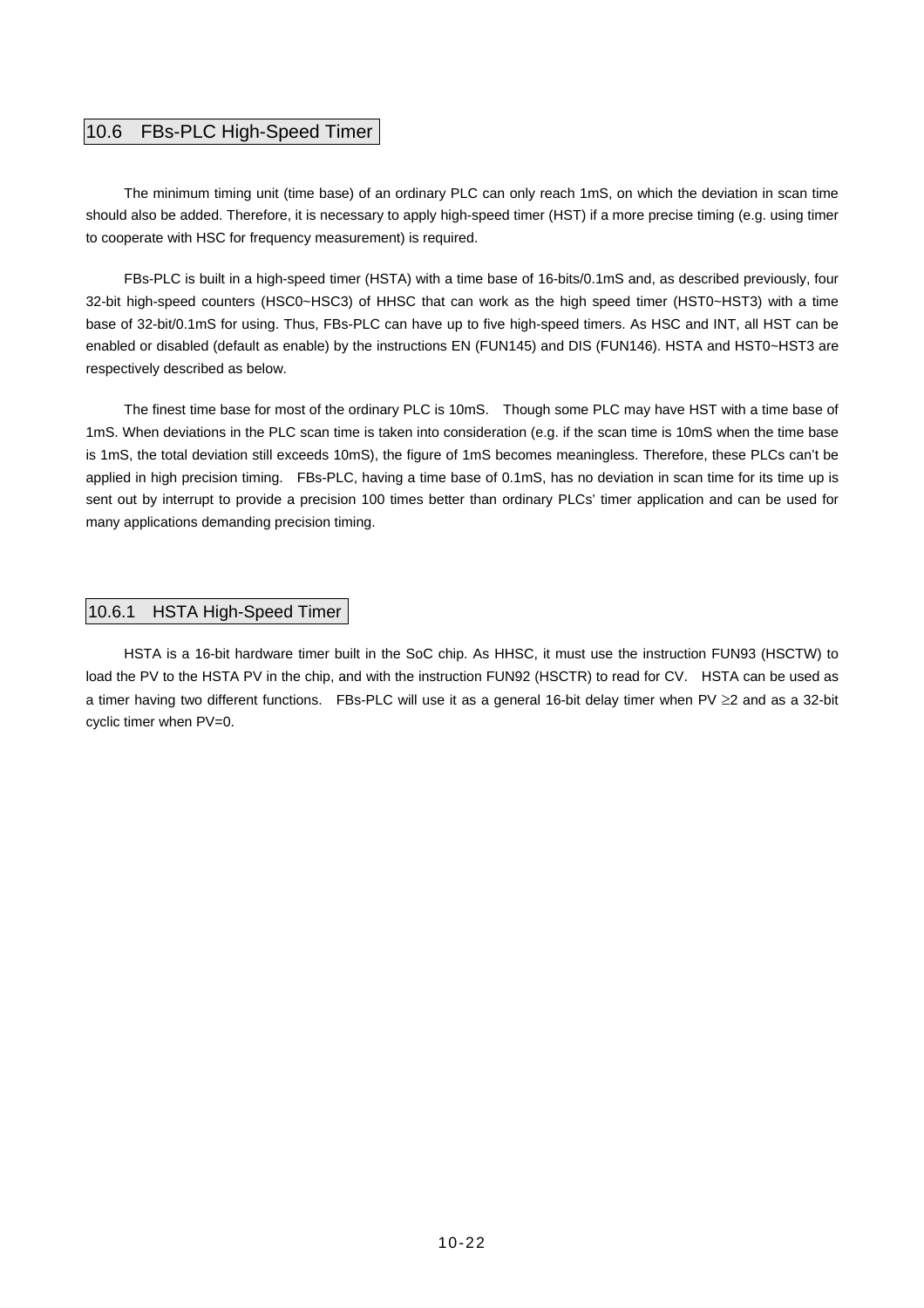## A. HSTA 16-bit high-speed delay timer (Timely interrupt timer)

After HSTA starts timing, the delay timer will delay for a time of PVx0.1mS before sending an interrupt out. When PV>0, HSTA served as a delay timer which is 16-bit and its PV value can be set as 0002H~FFFFH. i.e. the delay time can be set as 0.2mS~6.5535 seconds. Except that having a more precise time base and being able to send an interrupt out immediately at time-up to provide a much higher timing precision, the applications of HSTA are the same as an ordinary delay timer. The diagram below is the structure diagram for HSTA being used as a delay timer. Please refer to Section 10.6.3 "Program Examples" for detailed function and application.

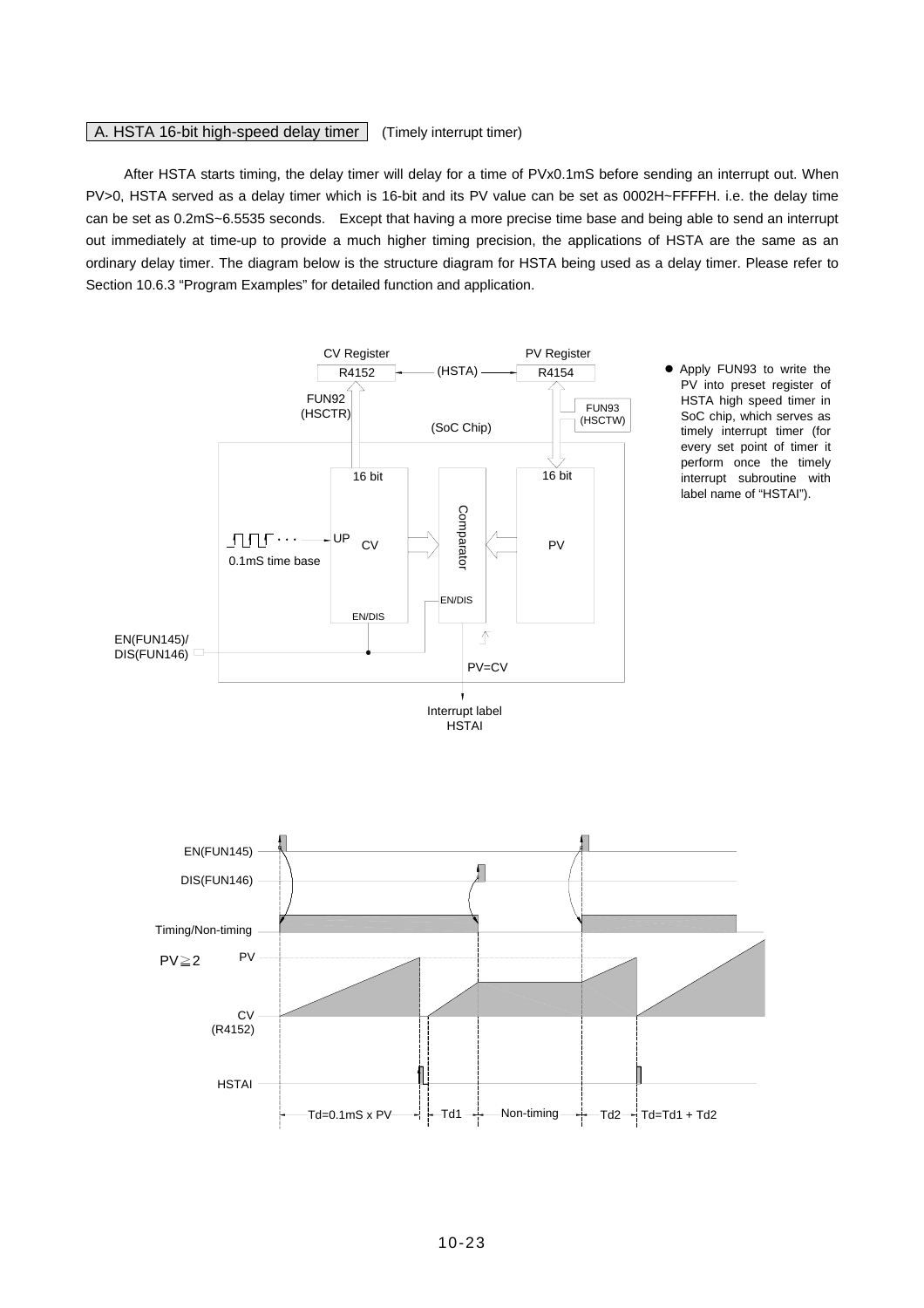#### B. HSTA 32-bit high-speed cyclic timer

The so-called "Cyclic Timer" is a timer that add 1 to its current value for every fixed interval and will persistently carry out up counting cyclic timing. Its CV value will cycle around as 0, 1, 2, … 2147483647, 2147483648, 2147483649, …… 4294967295, 0, 1, 2, … (as the time base is 0.1mS, CV value x 0.1mS will be its accumulative time). In fact, the cyclic timer is an up counting cyclic timing clock having a time base of 0.1mS that can operate endlessly and be used to read any two events at the time when they occurred and to calculate the time interval between the occurrence of the said two events. The Diagram B as shown below is the structure diagram for HSTA being used as a 32-bit cyclic timer. As shown in diagram, when cyclic timer PV=0, it will not send out the interrupt. To obtain the timing value, it is necessary to use FUN92 to access the CV value from the SoC chip and save it to the 32-bit CV register (DR4152) in the PLC. The typical application of the cyclic timer is for more precision of turning speed (RPM) detection under the circumstances when the change in turning speed (RPM) is huge or when it is extremely low. Please refer to Example of Section 10.6.3 for description.



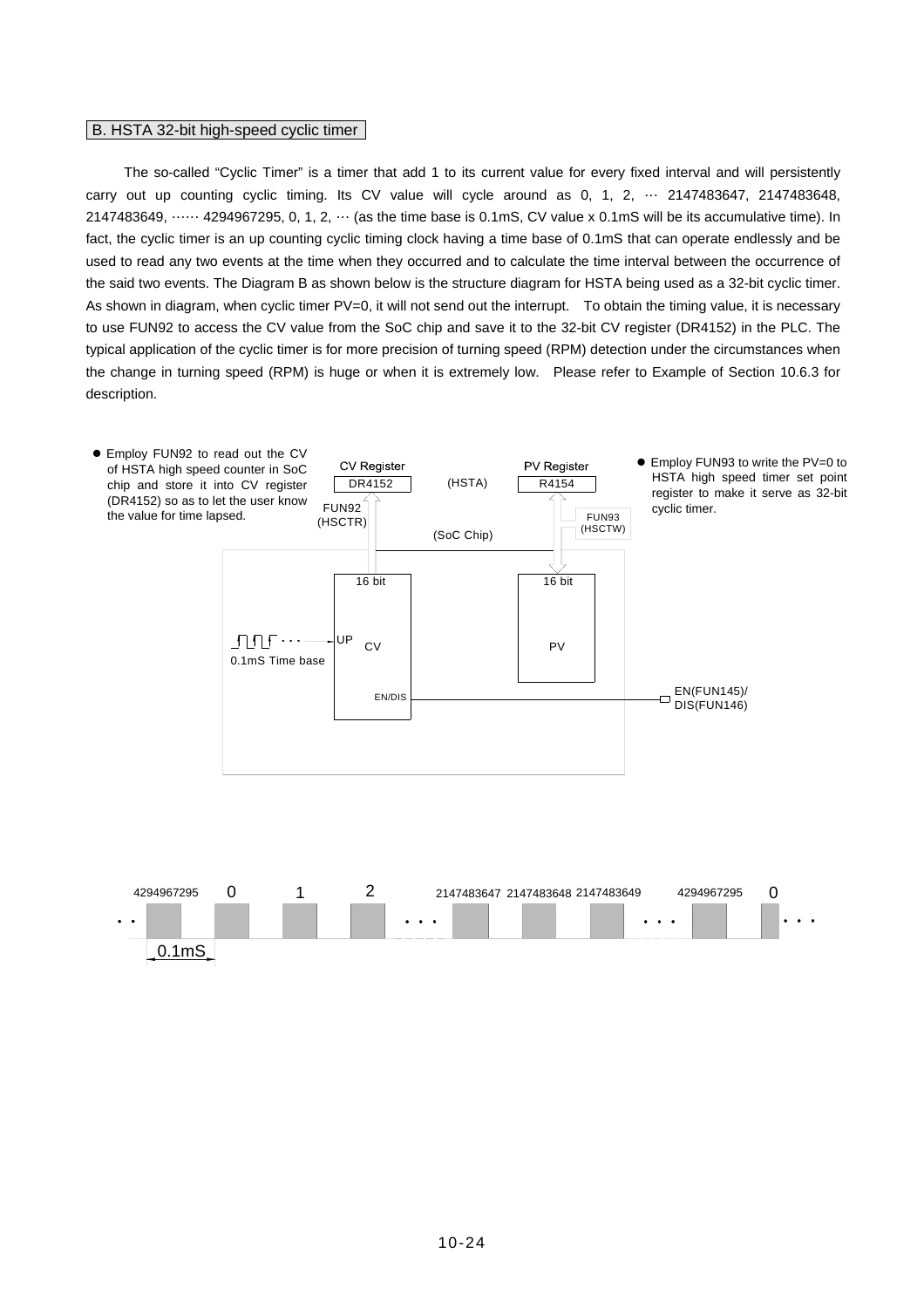#### 10.6.2 HST0~HST3 High-Speed Delay Timer

#### A. HST0~HST3 high-speed delay timer | (Timely interrupt timer)

HHSC (HSC0~HSC3) can be configured as four 32-bit high-speed delay timers, HST0~HST3. They have the same functions and time base as a 16-bit HSTA delay timer except that HST0~HST3 are 32-bit to plan HHSC as HST only needs to select "1" in the HSC/HST Item Selection under Item 8 "HSC/HST/INT" of FP-08 or WinProladder "Configuration". Please refer to the example (to configure HSC1 as HST1) in Section 10.4 "HSC/HST Configuration". The diagram below is the function structure diagram for HHSC being planned as a HST. Its applications are the same as that of a 16-bit HSTA. Please refer to Section 10.6.4 "Program Examples".



#### B. HST0~HST3 32-bit cyclic timer

According to demand, configured the HHSC(HSC0~HSC3) to be the 32-bit timers of HST0~HST3. For interval of every 0.1mS, the current timing value register in SoC chip will be increased by 1. User may use FUN92 instruction to read out the current timing value and store it into the CV registers (DR4096, DR4100, DR4104, and DR4108) of CPU. Therefore the content of CV register of CPU become 0, 1, 2, ……, 7FFFFFFFH, 80000000H, ……., FFFFFFFFH, 0, 1, …… etc. variation of values for 32-bit. With the timing calculation technique to count the interval between two events, it can obtain infinite number of 0.1mS 32-bit timers.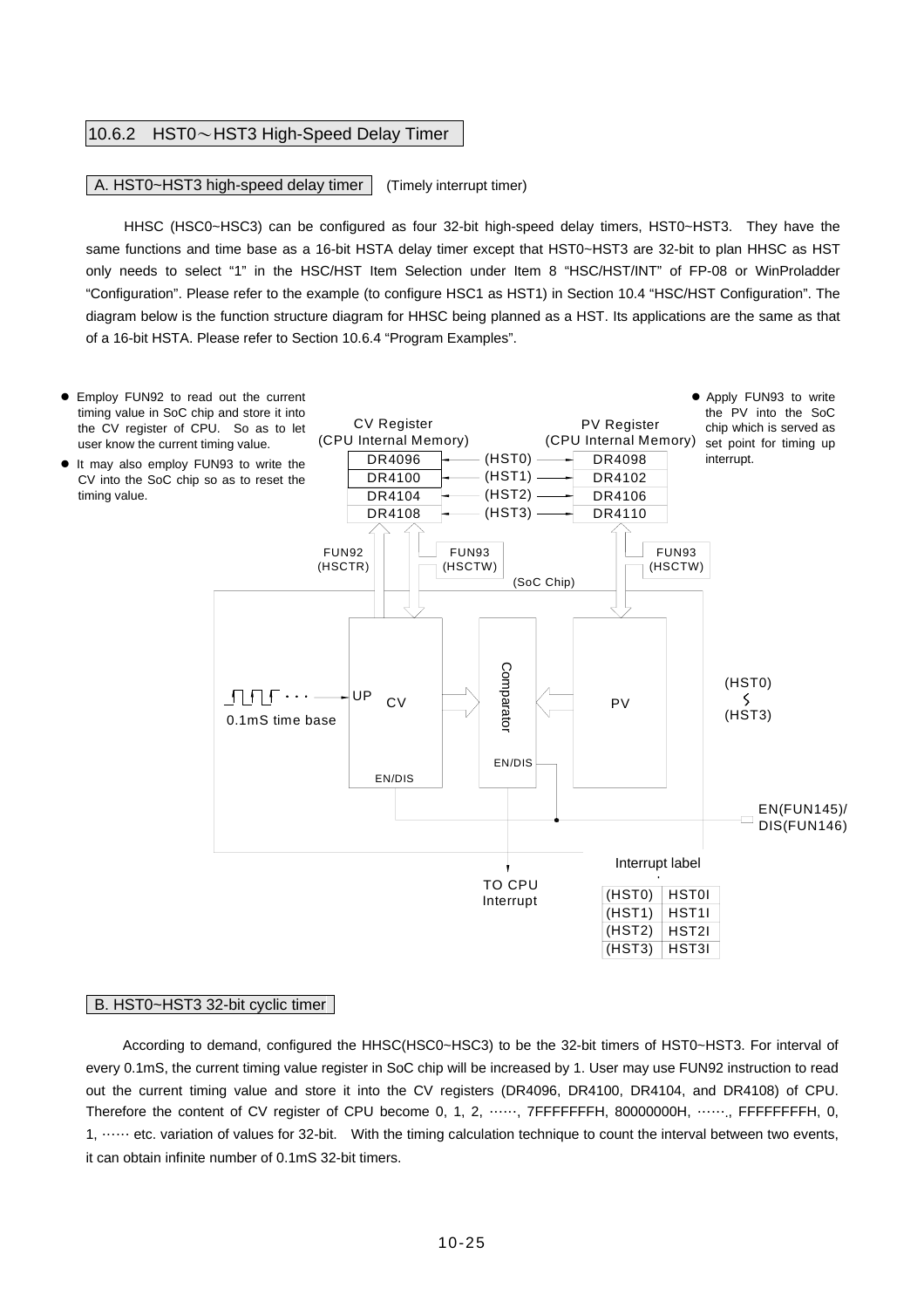## 10.6.3 Examples for Application of High-Speed Timer HSTA

### Example 1 HSTA serve as 32-bit cyclic timer



- 93DP.HSCTW Employ FUN93 to write the preset value into the HSTA PV in the SoC chip
	- CN =4, represents HSTA  $D = 1$ , represents PV
		-
	- Employ FUN 92 to read out the current timing value of HSTA in SoC chip and store it to DR4152 (DR4152 value change from 0,1,2, ……,FFFFFFFF,0,1,2,……cyclic variation, the unit is 0.1mS)
	- CN = 4, represents HSTA

#### Example 2 Application example for cyclic timer

This example uses HSTA as a cyclic timer, cooperating with HSC0, to read the time interval for accumulation of 10 pulses and sending an interrupt out each time as 10 pulses are accumulated and, reciprocally, find out the required RPM (the number of pulses is fixed when the time varies).

#### Mechanism



#### HSC and HST configuration

- $\overline{O}$  As HSTA is built in, no configuration is required. Simply make PV =0 to make it as a 32-bit cyclic timer.
- d To cooperate with the photo interrupter, set the HSC0 as an up counting counter having single input (MD0, but use only U input).
- ※ All other settings (polarity of counting and control inputs) are preset (non-inverse) and should not be changed.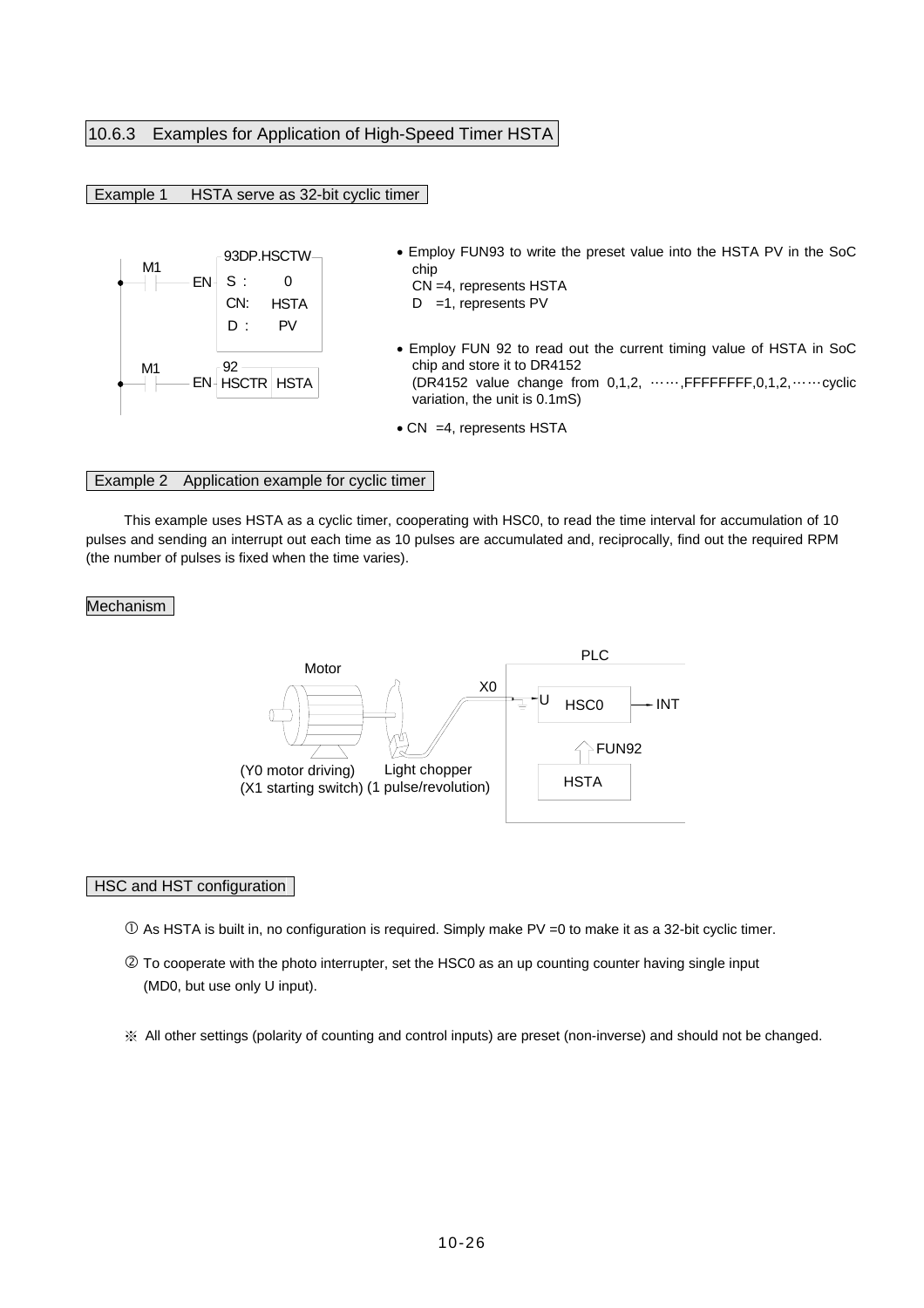## 【Main Program】



- •Employ FUN93 to write current value 0 into the CV of HSC0 in SoC chip (reset)
- CN =0, represents HSC0
- $D = 0$ , represents CV
- Write 10 into the preset register in SoC chip, which acts as interrupt value for counting up; FUN93 CN=0 indicates HSC0 and D=1 indicates PV
- Write 0 into the preset register, and HSTA is configured as a 32-bit high-speed cyclic timer FUN93 CN=4 indicates HSTA and D=1 indicates PV
- Read the current timing value
- The initial value of HSTA CV register is stored to DR2
- Find interval for each HSC0 interrupt
- Rotating speed  $=$   $\frac{N}{\Delta T}$  × 60 RPM N=10,  $\Delta T = \Delta CV \times 0.1 \text{mS} = \frac{(\text{currentCV-previousCV})}{10000 \text{S}}$ Therefore rotating speed =  $\frac{6000000}{\Delta \text{CV}}$ RPM
- R100=RPM
- Clear the calculation flag of RPM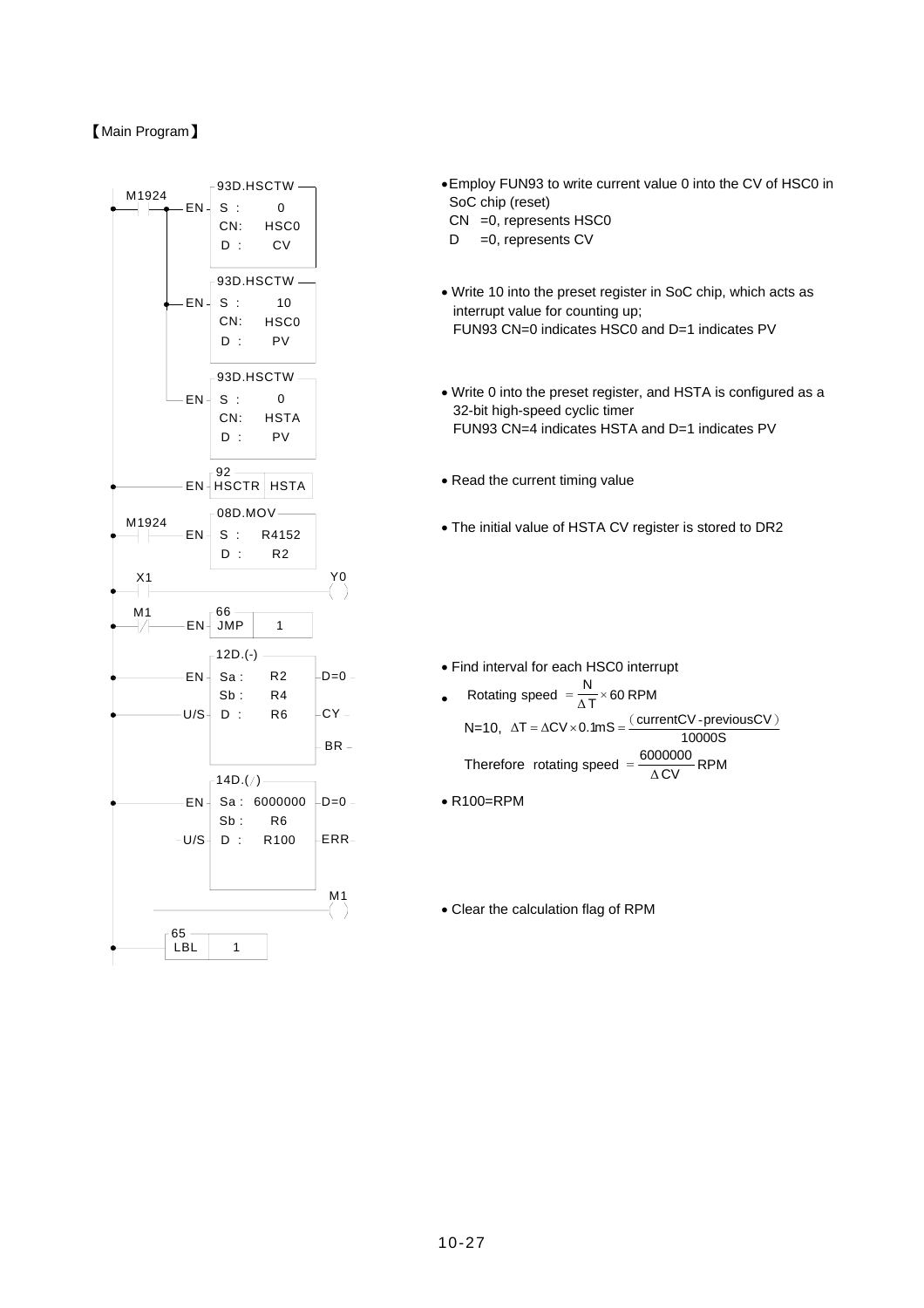#### 【Subroutine】

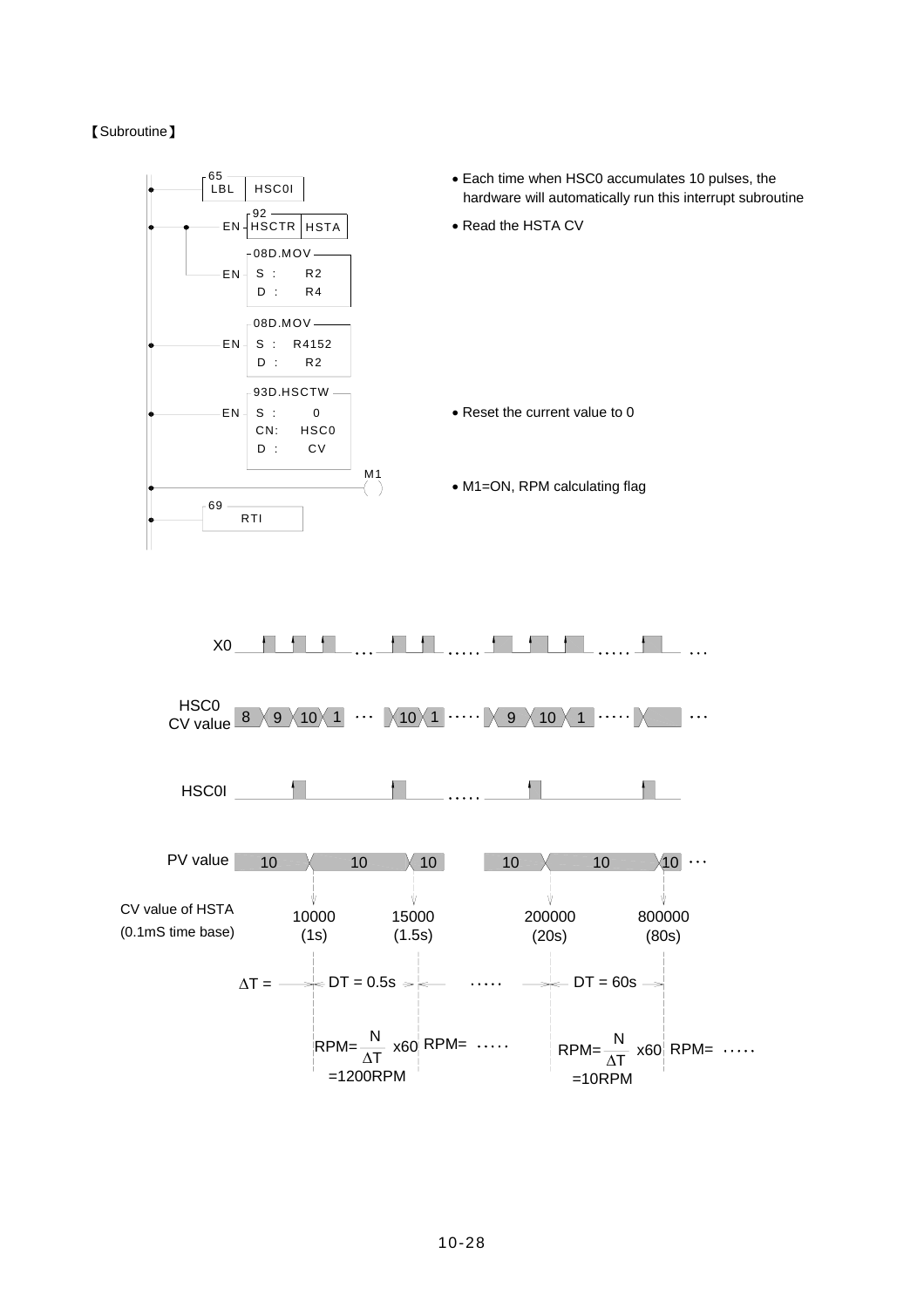## Example 3 HSTA serve as timely interrupt timer program

## 【Main Program】



#### 【Subroutine】

- Set up the period of timely interrupt time. S=5 represents that it performs the interrupt service subroutine with the label name of HSTAI every 0.5mS.
- Employ FUN93 to write the preset value into HSTA PV in SoC chip, which serve as time up for interrupt preset value. CN =4, represents HSTA D =1, represents PV
- Interrupt service subroutine with the label name of HSTA.
- Read the current value of hardware high speed counter HSC0 once every 0.5mS.
- To tell whether the current counting value is greater than or equal to R0. if yes, then Y0 will be ON.
- Update output Y0 immediately, so as to reach the high speed output reaction (otherwise there will be introduced a delay in scan time)

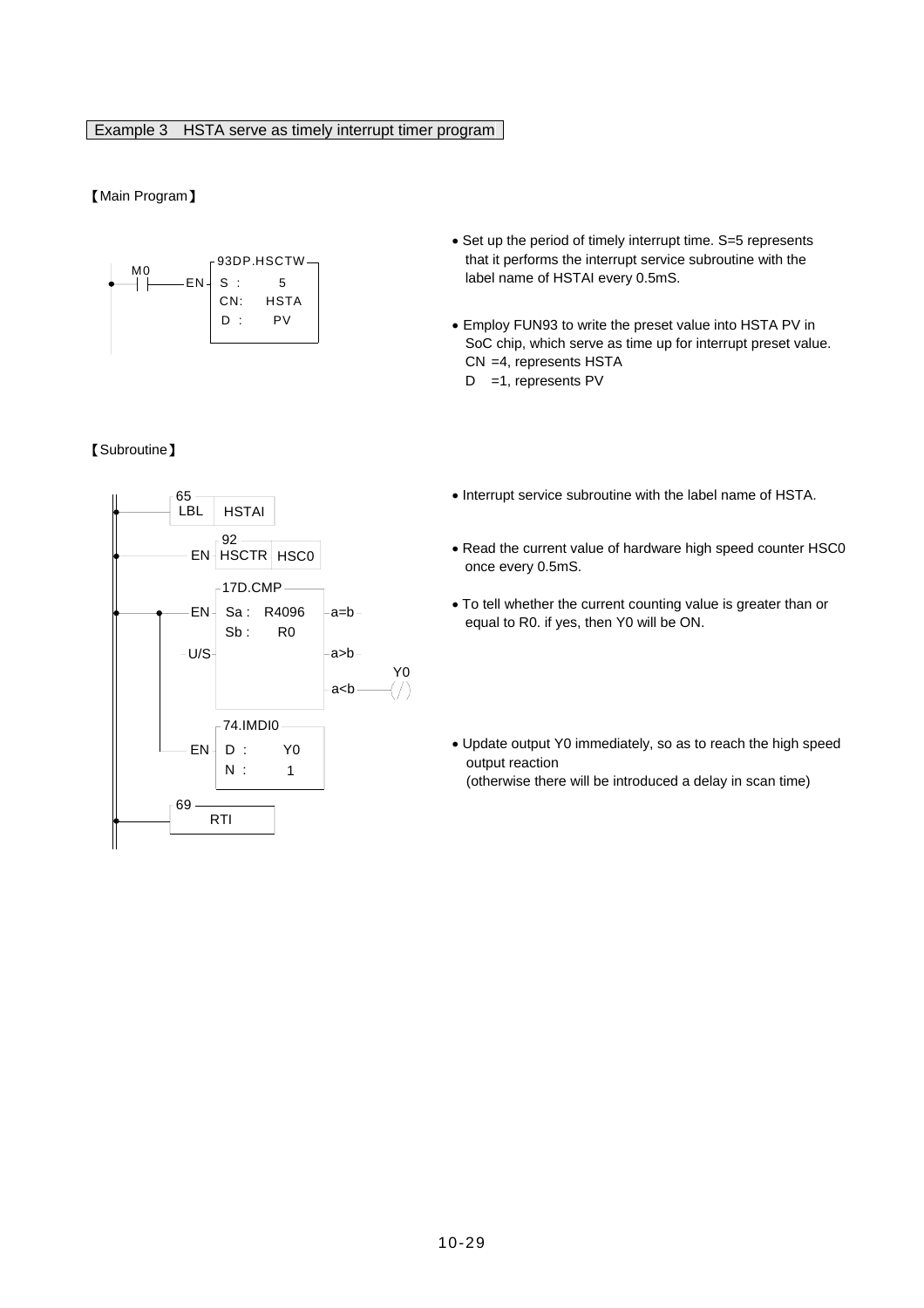# 10.6.4 Examples for Application of High-Speed Timer HST0~HST3

#### HSC and HST configuration(Using WinProladder)

Click the item "I/O Configuration" which in Project Windows **:** 



- When "Timer/Counter" windows appear, then you can choose the "Hardware Timer" in Counter Type item, then HHSC (Hardware High Speed Counter) can configure to be HHT.(Hardware High speed Timer)
- User don't have to configure the HSTA, because the HSTA is default. Only you want HHSC(Hardware High Speed Counter) to be HHT.(Hardware High speed Timer) and you have to configure it.

| <b>Box 1/0 Configuration MC v4.x</b>                                                                                                                                                                                                                                                                                                                                                                                                                                                                                                                                                                                                                                                                                      | 즤                                                                                                                                                                                                                                                                                          |
|---------------------------------------------------------------------------------------------------------------------------------------------------------------------------------------------------------------------------------------------------------------------------------------------------------------------------------------------------------------------------------------------------------------------------------------------------------------------------------------------------------------------------------------------------------------------------------------------------------------------------------------------------------------------------------------------------------------------------|--------------------------------------------------------------------------------------------------------------------------------------------------------------------------------------------------------------------------------------------------------------------------------------------|
| Utilization <sup>-</sup><br>Interrupt Setup<br>Output Setup<br>Timer/Counter                                                                                                                                                                                                                                                                                                                                                                                                                                                                                                                                                                                                                                              | Temp. Configuration<br>Input Setup<br>$\left  \cdot \right $                                                                                                                                                                                                                               |
| 1/0 No.<br>Function<br>HSC <sub>2</sub><br>HSC3<br>HSC4<br>HSC1<br><b>HSCO</b><br>$\times 0$<br>Undefined<br>$\times1$<br>Undefined<br><b>Timer Configuration®</b><br>X <sub>2</sub><br>Undefined<br>X3<br>Undefined<br>Hardware Timer<br>Counter Type:<br>▼<br>$\times4$<br>Undefined<br>론<br>Counting Mode:<br>$\times 5$<br>Undefined<br>$\times 6$<br>Undefined<br>$\times$ 7<br>Undefined<br>$\times 8$<br>Undefined<br>$\times 9$<br>Undefined<br>$\times10$<br>Undefined<br>$\times$ 11<br>Undefined<br>X12<br>Undefined<br>X13<br>Undefined<br>$\times$ 14<br>Undefined<br>$\times$ 15<br>Undefined<br><sub></sub><br>YO.<br>Undefined<br>Υ1<br>Undefined<br>ĭî<br>المستحيد والمساحل<br>X Cancel<br>$\swarrow$ Ok | HSC6<br>HSC5<br>HSC7<br><b>HSC Polarity</b><br>Normal<br>Mask signal:<br>$\overline{\phantom{m}}$<br>$\overline{\nabla}$<br>Normal<br>Clear signal:<br>$\overline{\phantom{m}}$<br>Normal<br>Counter signal:<br>'HSC's Data Length'<br>32-Bit Hardware Counter<br>$\overline{\phantom{a}}$ |

#### HSC and HST configuration(Using FP-08)

| HSCO/HSTO SELECT<br>K0:HSC,1:HST)<br>1 | • HSC0 is set as HST0                                                                                |
|----------------------------------------|------------------------------------------------------------------------------------------------------|
| HSC1/HST SELECT<br>0 (0:HSC, 1:HST)    | • HSC1 is preset as HSC                                                                              |
| HSC1+ MD:0 U:X4<br>De Me<br>- C 5 .    | • HSC1 is set as MD0, an up counting counter with single<br>Other inputs will not be used.<br>input. |

•All other settings (polarity of counting and control inputs) are default (Non-inverse) and should not be changed.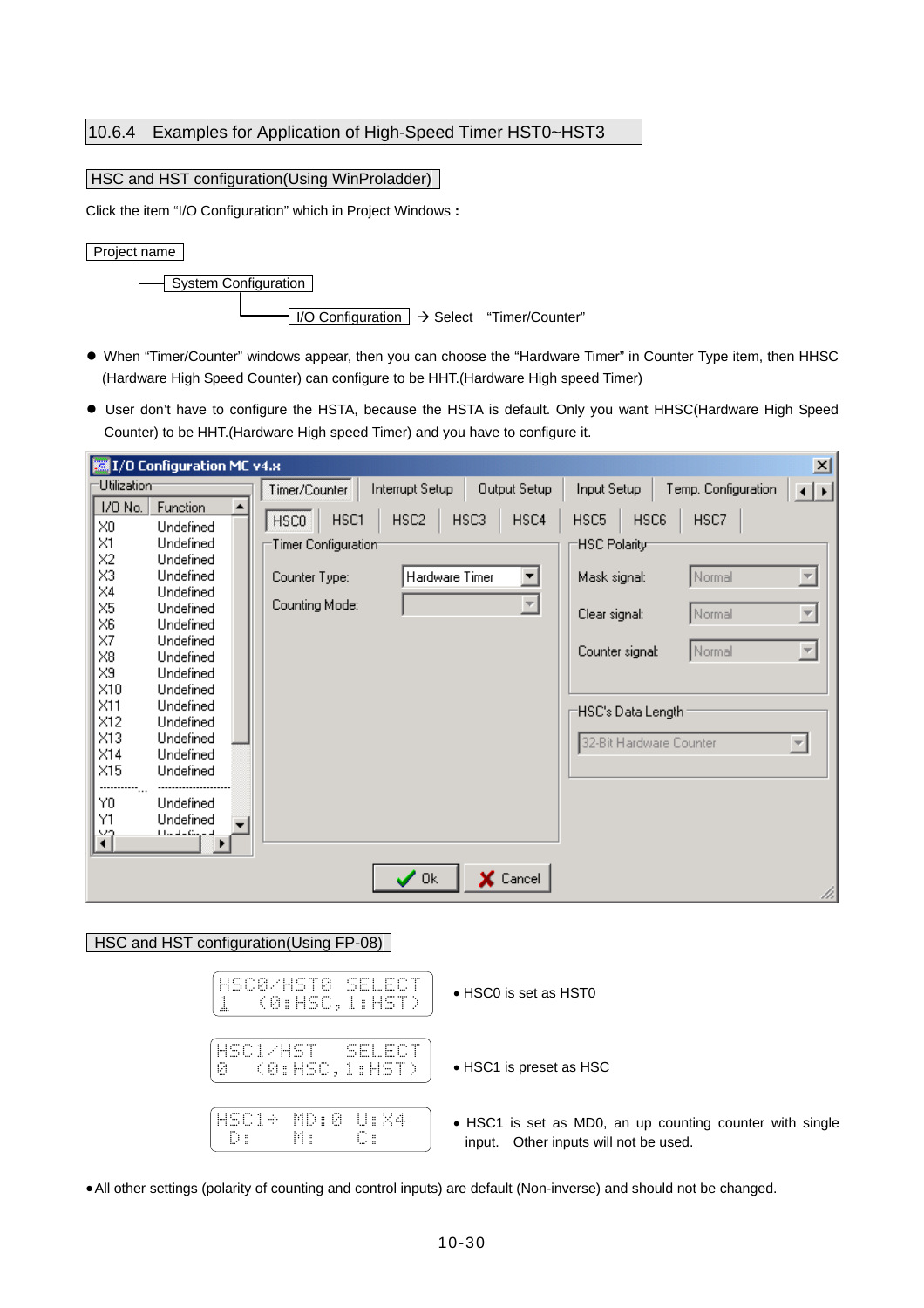#### Example1 Application example for delay timer

This example configures HSC0 as a HST0 delay timer. At the same time, by connecting the high-speed counter HSC1 with a rotary motor of an automatic wood drilling machine and sending out an interrupt at a fixed period. Each time interrupt occur will read the counting value of the counter. Then, by comparing the change in speed between the number of the motor's rotation when no loading is applied (operating without drilling) and that when the drill head is pressing down (drilling), the change of the motor's RPM can be calculated. It is understood that resistance will be less and motor's RPM will be faster when the drill head is normal (sharp) than when the drill head is blunt. When the drill head is broken, it works like operating without drilling that no resistance exists and RPM is the fastest. Usually the difference in rotating speed among the three conditions is not significant and which cannot be sampled and detected by an ordinary timer having a more than tens of ms of deviation. However, applied with an HST having a time base of 0.1mS that incorporating interrupt, the drill head's status (normal, blunt or broken) can be detected and, thus, warning can be given or operation can be stopped in due time for drill head replacement. 【The time is fixed and the number of pulses varies】

#### Mechanism



#### 【Main Program】



- $S : 0$ <br>S :  $\begin{bmatrix} 0 & 0 \end{bmatrix}$   $\begin{bmatrix} 0 & 0 \end{bmatrix}$   $\begin{bmatrix} 0 & 0 \end{bmatrix}$   $\begin{bmatrix} 0 & 0 \end{bmatrix}$   $\begin{bmatrix} 0 & 0 \end{bmatrix}$   $\begin{bmatrix} 0 & 0 \end{bmatrix}$   $\begin{bmatrix} 0 & 0 \end{bmatrix}$ FUN93 CN=1 indicates HSC1 and D=0 indicates CV
	- HST0 PV value is set as 50, i.e. one interrupt every 5mS (50×0.1mS)
	- The initial value of HST0 CV register is 0
	- Use FUN112 to compare the drill head's RPM speed after starting the motor for 5 seconds R0: The number of HSC1 pulses obtained in every 5mS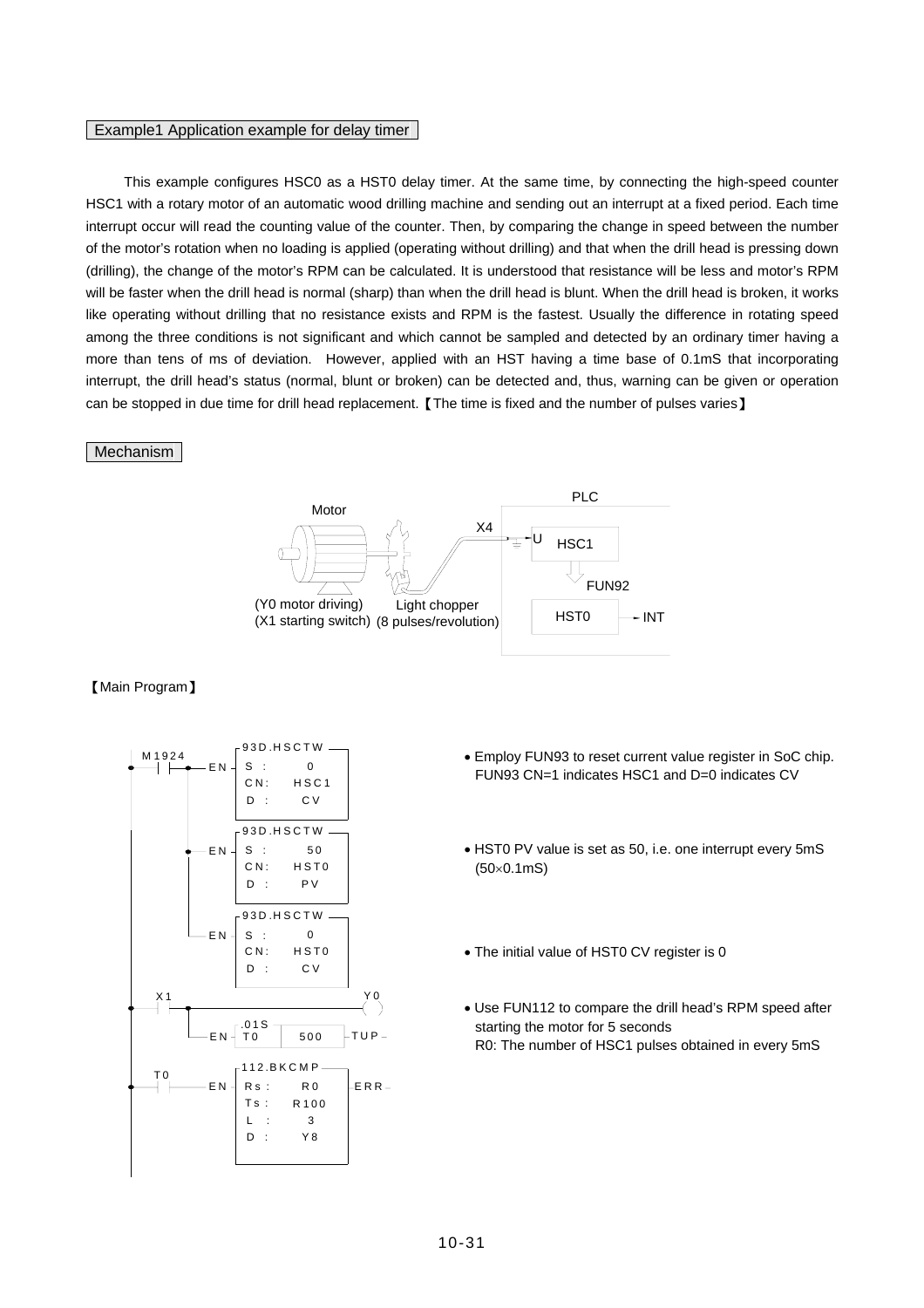## 【Subroutine】



## 【Description】

Supposed that the drill head's normal RPM is 18000rpm and the photo interrupter will generate 8 pulses in one revolution, then the frequency of the pin U of HSC1 is 18000/60×8=2400Hz, i.e. 12 pulses will be generated for every 5mS. Therefore, HST0 can be used to send an interrupt and read the HSC1 CV value every 5mS to get the RPM value.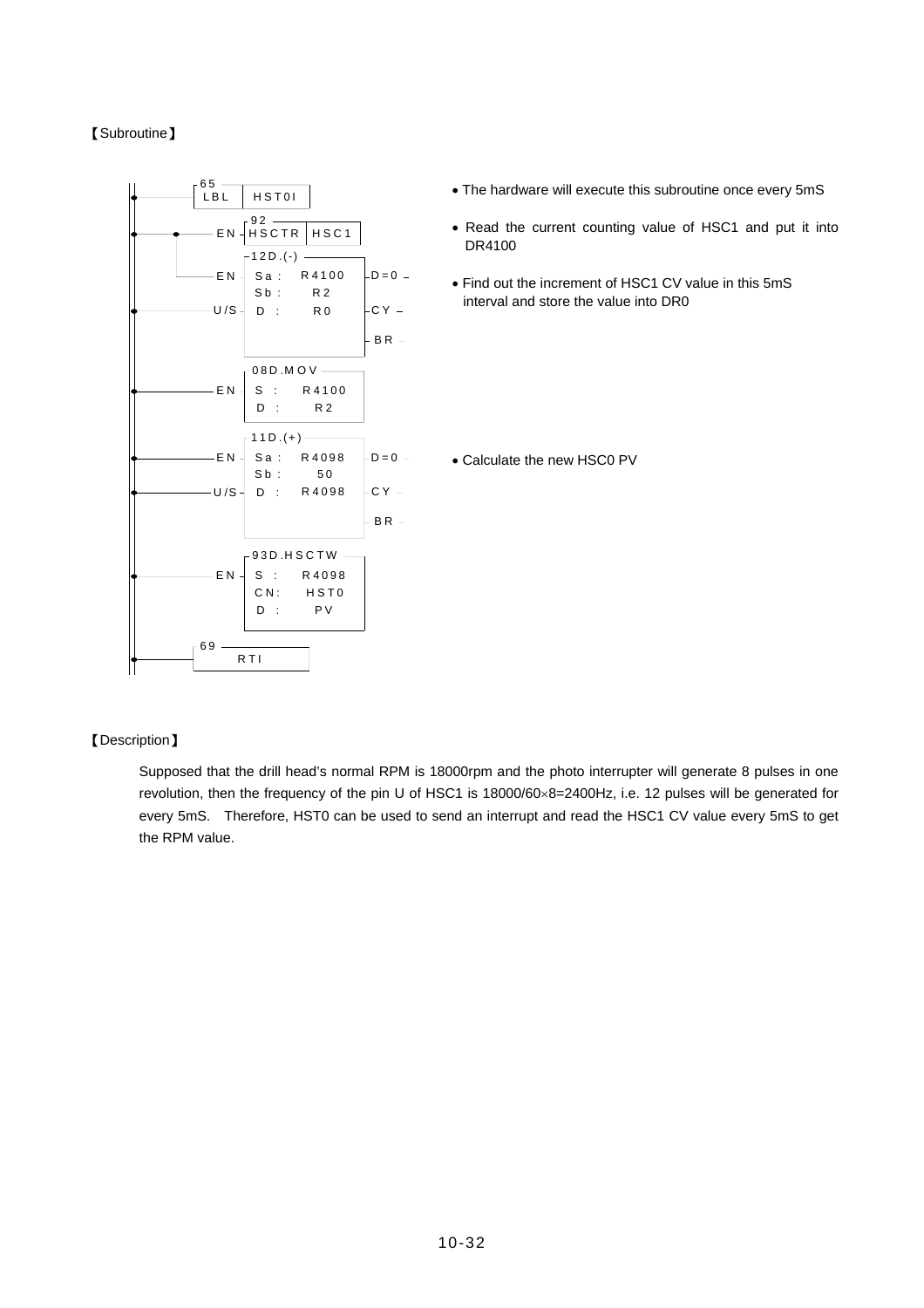

Upper Limit Lower Limit

| R <sub>101</sub> | R <sub>100</sub> |                                    | Y8  |
|------------------|------------------|------------------------------------|-----|
| R <sub>103</sub> | R <sub>102</sub> | R <sub>0</sub><br>$(\triangle$ CV) | Y9  |
| R <sub>105</sub> | R <sub>104</sub> |                                    | Y10 |

───→ Y8 ※ Setting different upper and lower limits to category the RPM condition

#### Example2 Hardware high speed timer HST3 serve as 32-bit cyclic timer



- •As M300 change from 0→1, clear the current value register to 0
- •Employ FUN 93 to write current value 0 into the HST3 CV (reset) in SoC chip CN =3, represents HST3
- D = 0, represents CV
- •Employ FUN92 to read out the current timing value of HST3 in SoC chip and store it into the current value register DR4108 (DR4108 value cyclically changes from 0, 1, 2, ……, FFFFFFFFF, 0, 1, 2,  $\cdots$  the unit is 0.1mS) CN =3, represents HST3